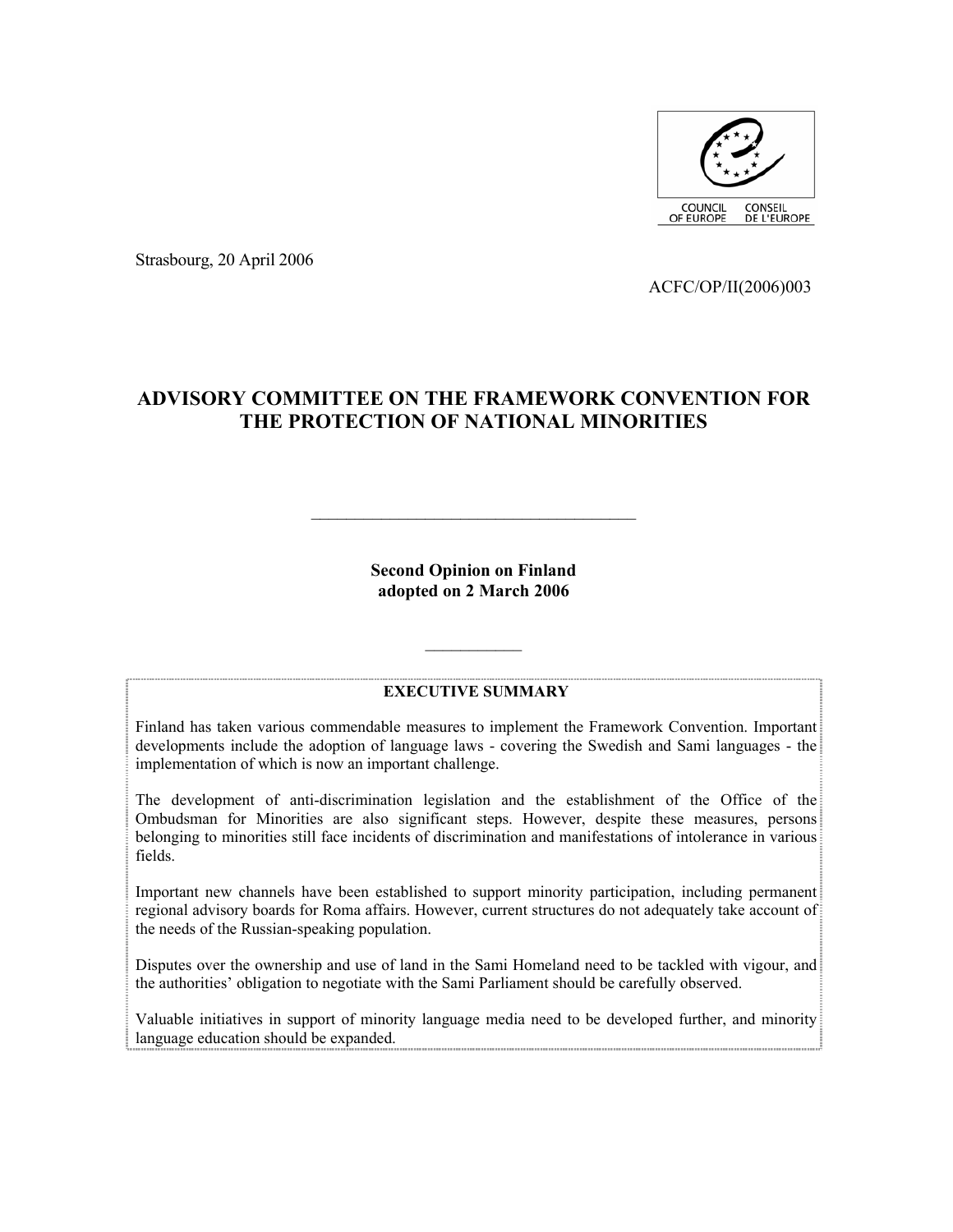# **TABLE OF CONTENTS**

| L            |  |
|--------------|--|
|              |  |
|              |  |
|              |  |
|              |  |
|              |  |
|              |  |
|              |  |
|              |  |
| $\mathbf{H}$ |  |
|              |  |
|              |  |
|              |  |
|              |  |
|              |  |
|              |  |
|              |  |
|              |  |
|              |  |
|              |  |
|              |  |
|              |  |
| Ш            |  |
|              |  |
|              |  |
|              |  |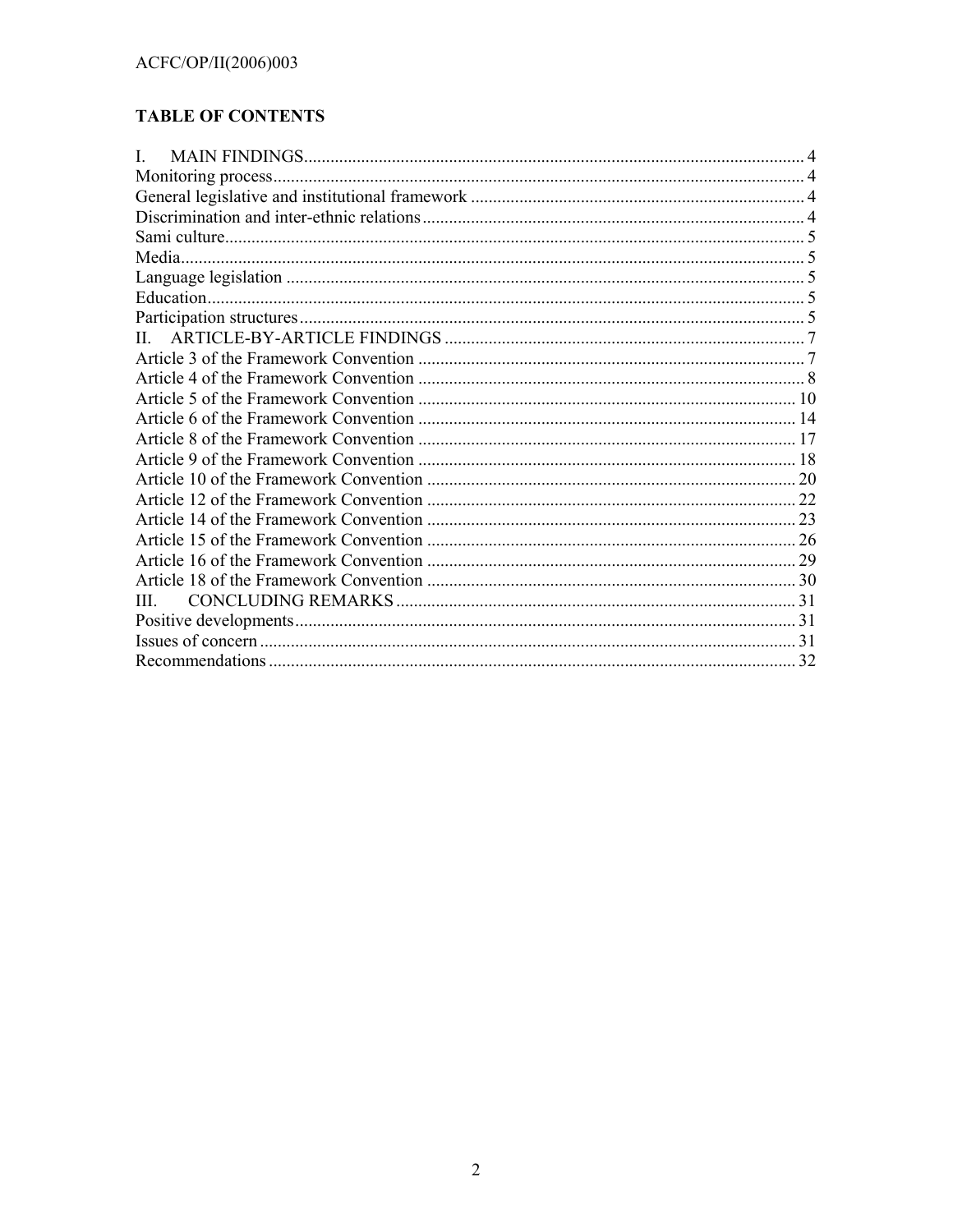## **ADVISORY COMMITTEE ON THE FRAMEWORK CONVENTION FOR THE PROTECTION OF NATIONAL MINORITIES**

### **SECOND OPINION ON FINLAND**

1. The Advisory Committee adopted the present Opinion on 2 March 2006 in accordance with Article 26 (1) of the Framework Convention and Rule 23 of Resolution (97) 10 of the Committee of Ministers. The findings are based on information contained in the second State Report (hereinafter the State Report), received on 9 December 2004, and other written sources and on information obtained by the Advisory Committee from governmental and nongovernmental contacts during its visit to Helsinki and Inari from 26-29 September 2005.

2. Section I below contains the Advisory Committee's main findings on key issues pertaining to the implementation of the Framework Convention in Finland. These findings reflect the more detailed article-by-article findings contained in Section II, which covers those provisions of the Framework Convention on which the Advisory Committee has substantive issues to raise.

3. Both sections make extensive reference to the follow-up given to the findings of the first cycle of monitoring of the Framework Convention, contained in the Advisory Committee's first Opinion on Finland, adopted on 22 September 2000 and in the Committee of Ministers' corresponding Resolution, adopted on 31 October 2001.

4. The concluding remarks, contained in Section III, could serve as the basis for the Committee of Ministers' forthcoming conclusions and recommendations on Finland.

5. The Advisory Committee looks forward to continuing its dialogue with the authorities of Finland as well as with representatives of national minorities and others involved in the implementation of the Framework Convention. In order to promote an inclusive and transparent process, the Advisory Committee strongly encourages the authorities to make the present Opinion public upon its receipt.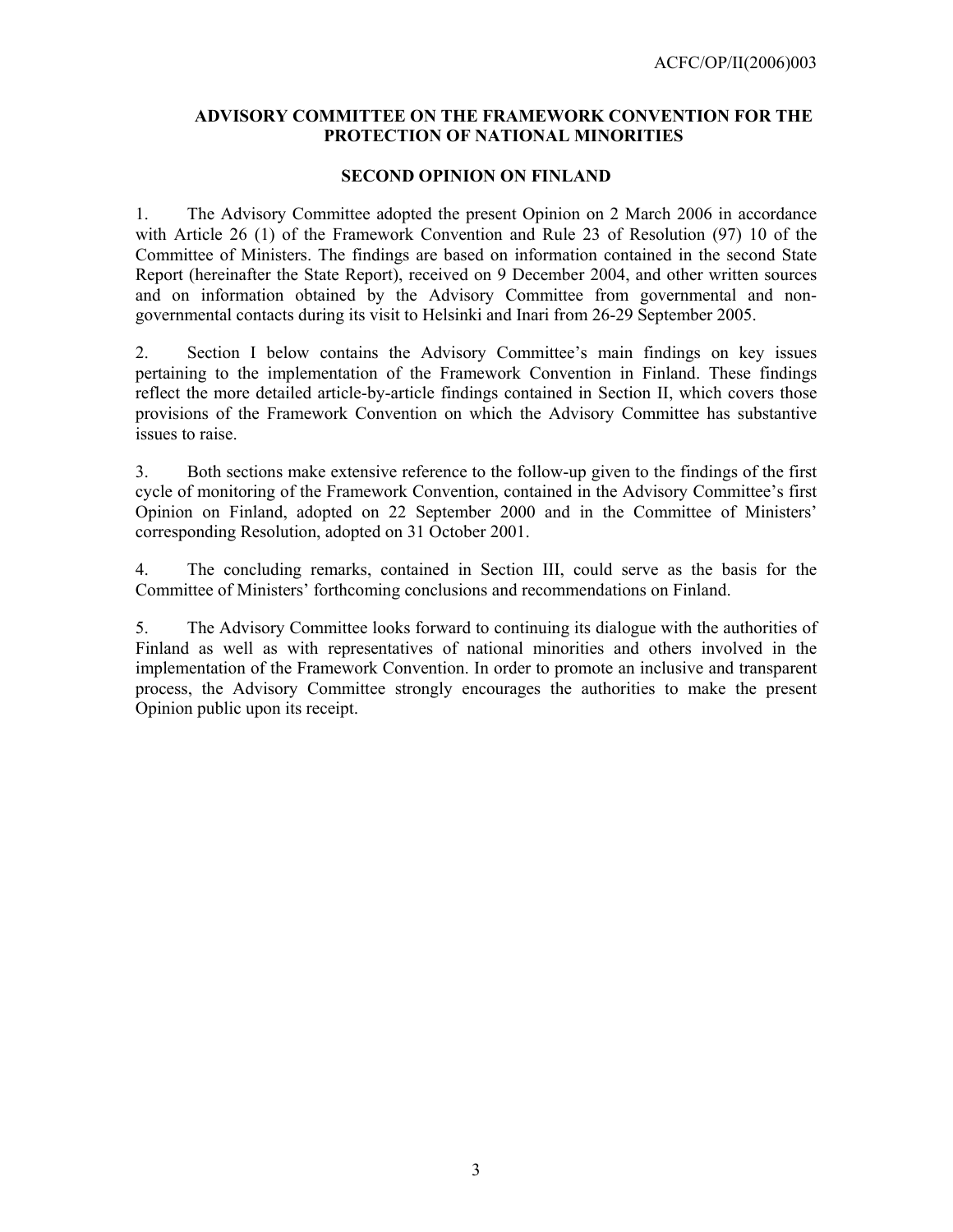# **I. MAIN FINDINGS**

## **Monitoring process**

6. Finland has pursued a constructive approach to the monitoring process under the Framework Convention. It agreed to early publication of the first Opinion of the Advisory Committee and the results of the first cycle of monitoring were introduced to the authorities and civil society representatives at a follow-up meeting in Helsinki on 1 February 2002. This was the first such follow-up seminar organised and the commendable practice of organising such sessions has since been followed by a majority of State Parties.

7. The Advisory Committee welcomes the awareness-raising efforts launched to inform the authorities and others concerned about the content of the Committee of Ministers' Resolution on Finland and the fact that the Resolution was translated into Finnish, Swedish and North Sami. The Committee regrets, however, that the more detailed comments of the Advisory Committee have not always been included in such initiatives. For example, the first Opinion of the Advisory Committee has still not been translated into these languages.

8. In the preparation of the second State Report, the authorities followed an inclusive approach. The authorities consulted a range of non-governmental organisations and representatives of national minorities both at a meeting devoted to this topic and in writing. The fact that a number of their concerns, including critical observations, were included in the final text contributed to the quality of the report.

## **General legislative and institutional framework**

9. Since the first monitoring cycle of the Framework Convention, Finland has developed further its legislative framework pertaining to the implementation of the Framework Convention, notably through such positive steps as the adoption of the new Language Act and the Sami Language Act in 2003. Another important development was the establishment of the Office of the Ombudsman of Minorities, which has already proved to be an important tool for addressing concerns of Roma and other national minorities. Further important normative initiatives are underway, such as the drafting of a Nordic Sami Convention.

#### **Discrimination and inter-ethnic relations**

10. Finland has enhanced its legal and institutional mechanisms aimed at combatting discrimination, and a range of commendable initiatives have been launched to improve integration and to accommodate the increased diversity of Finnish society. There are, however, still various shortcomings and practical problems in this regard, including persisting incidents of discrimination of Roma and persons belonging to other minorities in various spheres, including in their access to services.

11. Despite a range of initiatives to improve inter-ethnic dialogue, there are signs of negative attitudes amongst segments of the majority population towards minorities. For example, internet discussions often reflect hostile attitudes towards certain minorities and there are disconcerting reports about manifestations of intolerance by pupils in Finnish schools, including towards Russian-speaking children.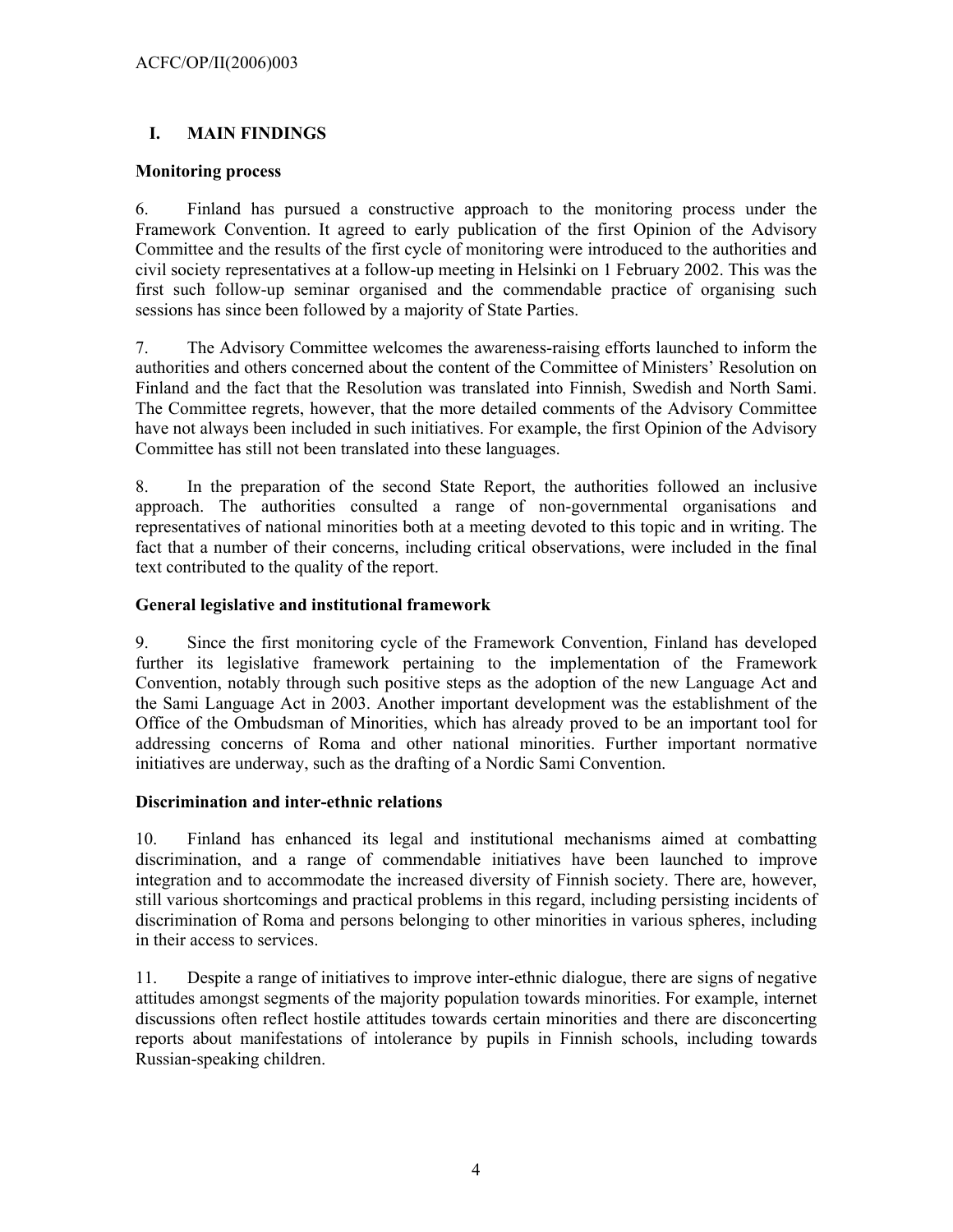# **Sami culture**

12. There is, in general, a growing recognition of the importance of the Sami culture in Finland, and a number of important legislative and practical initiatives have been launched to support Sami languages and other elements of Sami identity. At the same time, disputes over the ownership and use of land in the Sami Homeland have become increasingly acute since this issue was highlighted in the first monitoring cycle of the Framework Convention, and the continuous delays in finding solutions to the outstanding issues have also had a negative impact on the societal atmosphere in the areas concerned.

## **Media**

13. There are some positive examples of public support for minority media in Finland, including comprehensive Sami Radio broadcasting within the Sami Homeland. Such practices merit being expanded further. Furthermore, the current public support scheme should be reviewed with a view to ensuring the development of minority print media, including in the Sami and Russian languages.

## **Language legislation**

14. The new Language Act and the Sami Language Act provide a good basis for the use of the Swedish and Sami languages in contacts with authorities. Implementation of the said legislation needs, however, to be supported and monitored with vigour so that capacity problems and any other outstanding issues can be addressed, in particular in the judiciary and other key areas.

## **Education**

15. Important steps have been taken to strengthen Sami language education, but there remains the need to make such education more widely accessible, including outside the Sami Homeland.

16. The availability of instruction in Russian remains limited in the educational system and a more comprehensive development plan is needed in this area.

17. Research into the status of Roma in the educational system has produced valuable proposals on how to address persistent problems in this area, including the presence of a large proportion of Roma in special education and the limited scope of Roma language education. These proposals should be followed up through coordinated measures.

## **Participation structures**

18. Finland has developed an advanced system of bodies that are aimed at contributing to the effective participation of persons belonging to national minorities, and laudable efforts have been made, for example, to ensure participation of Roma in decision-making. It is, however, regrettable that the proposals to develop consultative arrangements for the Russian-speaking population have not been endorsed by the authorities.

19. The Sami Parliament's role in the allocation of cultural support is very positive, but there is a need to give a stronger voice also to other minorities in the allocation of cultural support for the initiatives by and for the respective minorities. Furthermore, there are concerns that, while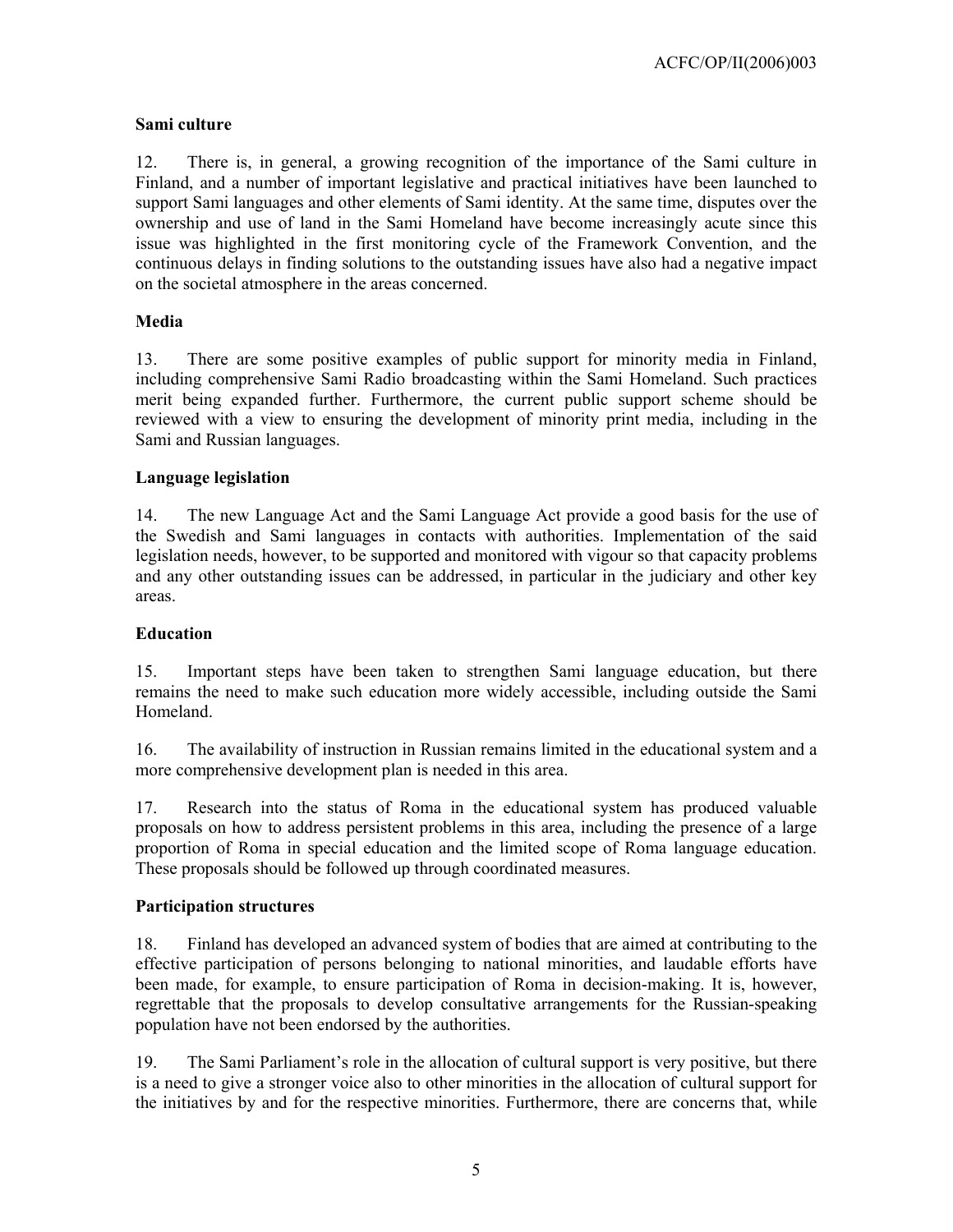# ACFC/OP/II(2006)003

the Sami Parliament is frequently consulted, its views are not always given adequate weight in certain areas of decision-making.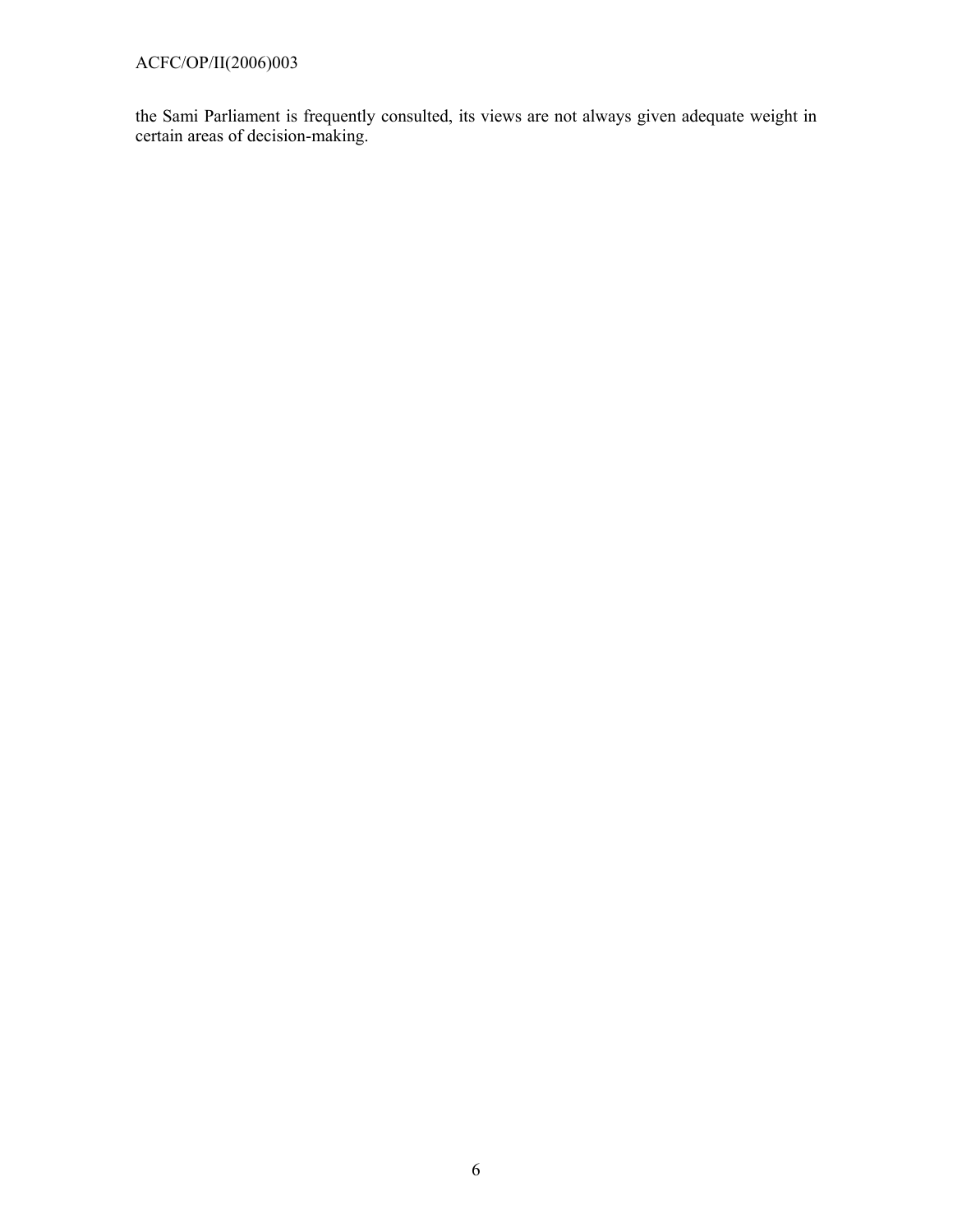# **II. ARTICLE-BY-ARTICLE FINDINGS**

# **Article 3 of the Framework Convention**

# **Personal scope of application of the Framework Convention**

# *Findings of the first cycle*

20. In its first Opinion, the Advisory Committee concluded that the authorities should examine, in consultation with those concerned, the advisability of maintaining the distinction between "Old Russians" (considered by the authorities to be covered by the Framework Convention) and other Russians in the consideration of the applicability of the Framework **Convention** 

21. The Advisory Committee noted that there are different views amongst the Swedishspeaking Finns as to whether they should be considered to be covered by the Framework Convention, while the authorities have viewed them as *de facto* covered.

22. The Advisory Committee also concluded that the Finnish-speaking population in the Province of Åland could be given the possibility to rely on the protection provided by the Framework Convention as far as the issues concerned are within the competence of the Province. It also noted that the inclusion of other groups mentioned in the first State Report in the application of the Framework Convention, on an article-by-article-basis, could also be considered.

## *Present situation*

## a) Positive developments

23. Following the publication of the first monitoring results under the Framework Convention, certain new initiatives were launched to examine the situation and status of the Russian-speaking population in Finland. These included an important report on the questions concerning the Russian-speaking population, issued in 2002, by an *ad hoc* working group set up by the Advisory Board for Ethnic Relations. According to the authors of the report, the Russianspeaking population constitutes a specific national minority group on the basis of its language, religion and culture, and the working group stressed the importance of an official recognition of the existence of Finland's Russian-speaking population.

24. Whereas the main representative body of the Swedish-speaking Finns (the Swedish Assembly of Finland) has not informed the Advisory Committee of any changes in its position, according to which the Framework Convention should not be applied to Swedish Finns, there are new civil society initiatives that are actively seeking to use the potential of the Framework Convention for the benefit of the Swedish-speaking Finns.

25. As regards the Finnish-speaking population living in the province of Åland, the Advisory Committee notes that the question is not addressed in detail in the second State Report, but the Committee welcomes the opportunity it had to discuss also the situation of these persons in its dialogue with representatives of Åland during the country visit.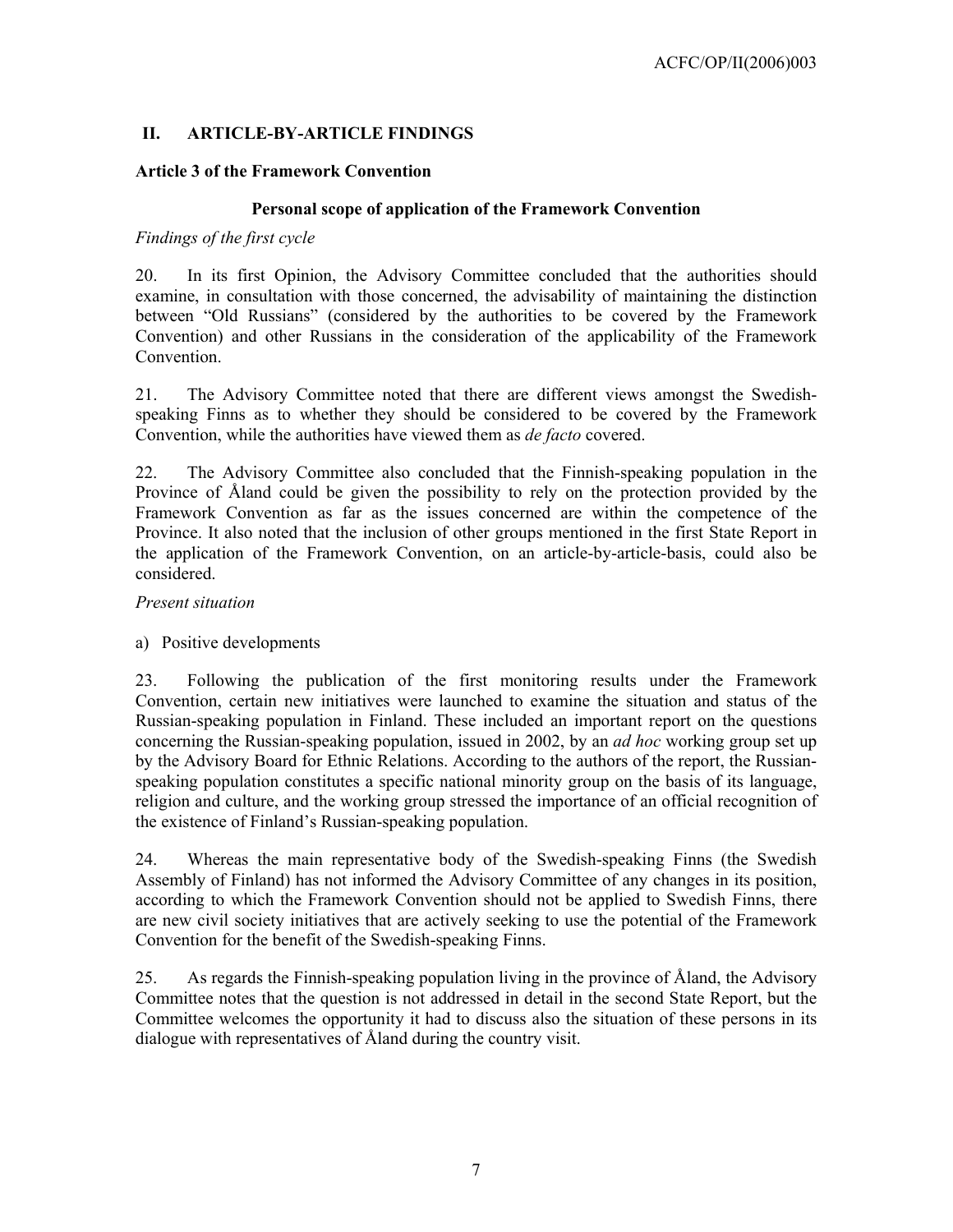## ACFC/OP/II(2006)003

### b) Outstanding issues

26. The state report and other information obtained by the authorities suggest that the authorities' position on the scope of the Framework Convention still reflects the distinction between "Old Russians" and other Russian-speakers, although the State Report openly mentions the criticism expressed by certain minority representatives towards this approach. Together with other proposals made by the above-mentioned *ad hoc* working group, it appears that the findings on the recognition of the Russian-speaking population have received only scant follow-up within the official structures (see also related comments under Article 15). The Advisory Committee acknowledges that the Russian-speakers are not a homogenous group, but it recalls that diversity is also a feature of other groups that the government considers to be covered by the Framework Convention, including the Roma, and that the principle of self-identification of the persons concerned should be a guiding principle when considering the matter.

27. At the same time, there are additional groups whose representatives have expressed interest in receiving the protection of the Framework Convention. These include the Karelians, some of whom consider that the specific linguistic and other elements of their cultural identity should be addressed in this context, and even some Kvens have argued that they should be recognised as a specific group in Finland. Another issue that merits further reflection is the specific identity of Ingrians. While originally a Finnish-speaking group, most Ingrians, having spent their lives in the Russian Federation before moving to Finland, have now Russian as their mother tongue, which affects also their self-identification in Finland. There are also other issues that are likely to emerge as the linguistic and ethnic diversity of Finland increases further. One of these issues is the situation of the Estonians, who are already now one of the largest immigrant groups in Finland, with, generally speaking, relatively positive experiences of integration.

## *Recommendations*

28. The Finnish authorities are encouraged to endorse more explicitly the inclusive practice pursued in their dialogue under the Framework Convention as far as the personal scope of application is concerned, taking into account the criticism expressed towards the distinction between Old Russians and other Russian-speakers and the related findings of the working group report on the questions concerning the Russian-speaking population.

29. The Finnish authorities are also encouraged to conduct a dialogue on the potential of the Framework Convention in the protection of other groups whose representatives have expressed an interest in being covered by this convention, such as Karelians. Increasing dialogue should also be pursued by the central authorities and the authorities of Åland on the applicability of the Framework Convention to the Finnish-speaking population living in the province of Åland to the extent that those concerned show interest in such dialogue.

## **Article 4 of the Framework Convention**

## **Anti-discrimination legislation and its implementation**

#### *Findings of the first cycle*

30. In its first Opinion, the Advisory Committee recognised the existence of legislative guarantees against discrimination, but expressed concerns about problems in their implementation, including *de facto* discrimination in the provision of services.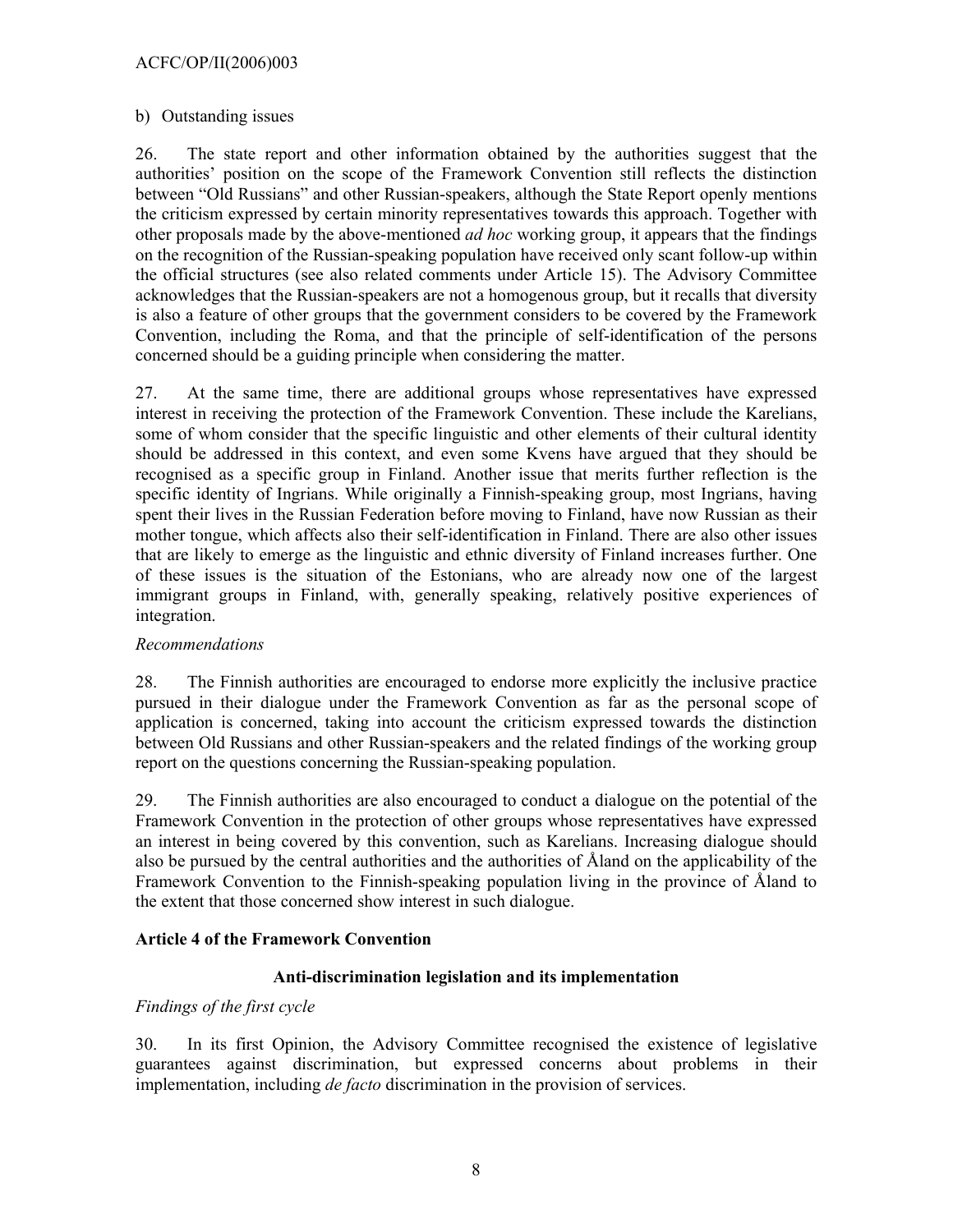# *Present situation*

# a) Positive developments

31. Finland has continued to develop its anti-discrimination legislation, and both legislative and practical measures have been taken to transpose the EU Racial Equality Directive (2000/43/EC) and the Employment Equality Directive (2000/78/EC). The new Anti-Discrimination Act (21/2004) and the launching of the work of the Ombudsman for Minorities and of the Discrimination Board are particularly important initiatives that have strengthened the legislative tools and mechanisms available to victims of discrimination and others concerned. Valuable awareness-raising activities have also been carried out in this domain.

# b) Outstanding issues

32. The Advisory Committee notes that the European Commission has initiated infringement procedures against Finland concerning the lack of transposition of the Racial Equality Directive and the Employment Equality Directive in the Province of Åland. New measures are, however, being taken to address these issues in Åland: new provincial anti-discrimination legislation entered into force in December 2005, and the Ombudsperson against discrimination is expected to take her office in March 2006.

33. The Advisory Committee welcomes the fact that the Anti-Discrimination Act requires that central and local authorities draw up plans for the fostering of equality in their spheres of activity, but there appears be no structured system to monitor the quality and the implementation of such plans in practice.

34. As regards practice, cases of discrimination continue to be reported for example in the provision of services in shops to Roma as well as in restaurants, where Russians and Roma have in some cases been denied access on the basis of their ethnicity. In this respect, the Advisory Committee notes that Roma women wearing their traditional costume are especially vulnerable to such practices.

35. The Advisory Committee is particularly concerned about reports according to which manifestations of racism and name-calling by pupils towards children with Russian background have become increasingly common in Finnish schools. Racist attitudes in schools were also highlighted in a valuable study, issued by the Advisory Board for Ethnic Relations in 2004, on how the schools in the capital region tackle increasing diversity.

# *Recommendations*

36. Implementation of comprehensive anti-discrimination legislation and related monitoring mechanisms should be continuously supported and developed.

37. The authorities should put in place regular monitoring of the quality and implementation of equality plans envisaged in the Anti-Discrimination Act (see also related comments under Article 6).

38. Particular attention should be paid to name-calling and other problems faced by pupils with minority background, including Russians. This requires concerted efforts by schools, parent associations, local and central authorities as well as others concerned.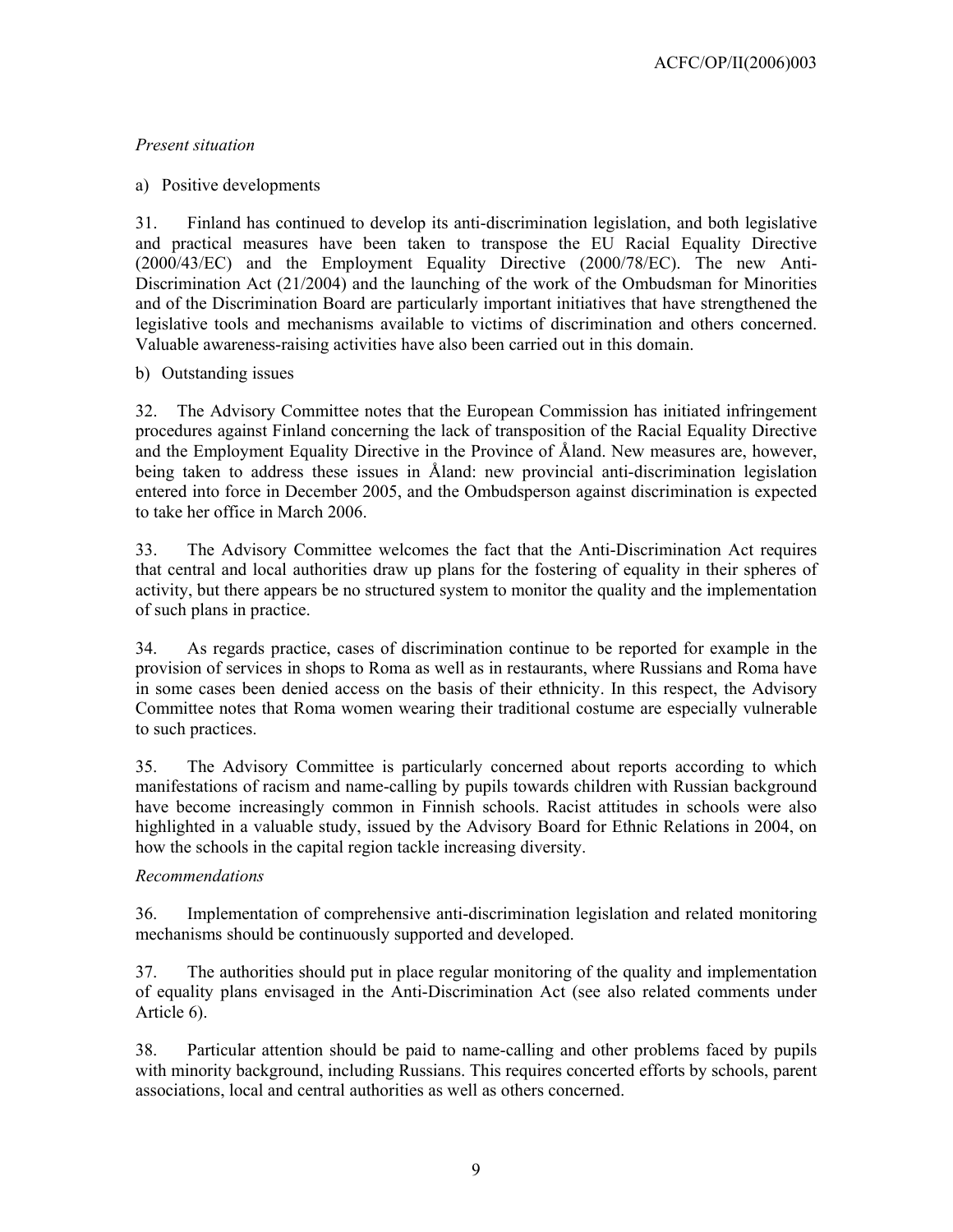# **Full and effective equality of Roma**

## *Findings of the first cycle*

39. In its first Opinion, the Advisory Committee concluded that, despite special measures to promote equality, the socio-economic differences between the majority population and the Roma remained considerable.

### *Present situation*

a) Positive developments

40. Finland has continued to pay particular attention to the situation of Roma in various fields, including through the work of the national and regional Advisory Boards on Roma Affairs.

41. Furthermore, the Ombudsman for Minorities has been active in addressing the problems faced by persons belonging to this national minority, including in the field of housing, and an increasing number of Roma are turning to this institution with their concerns. The work of the Ombudsman for Minorities has in certain cases prompted more coordinated action at the local level. This was the case, for example, in relation to housing concerns of Roma in northern Finland.

### b) Outstanding issues

42. The discrimination experienced by certain Roma continues to hamper efforts to ensure full and effective equality. Despite steps taken by the central authorities, the Ombudsman for Minorities and various other actors, Roma continue to experience discrimination in their access to housing, and, for example, the prevention of discrimination in the selection of tenants of apartments granted on social grounds requires constant attention.

43. In addition to housing and education (on the latter question, see comments under Article 12), one key area of concern is the situation of Roma in the labour market. The authorities openly admit that discrimination exists in the labour market, and the Ombudsman for Minorities and the Ministry of Labour have launched important projects to alleviate such problems. However, lack of statistical data makes it difficult to monitor the situation in this sphere, identify underlying problems and propose remedies.

#### *Recommendations*

44. Efforts to ensure full and effective equality for Roma in such key fields as housing and the labour market need to be expanded further so as to ensure that the central authorities' commitment is felt at the local level and in the private sector. In this context, the authorities should, together with Roma representatives, seek ways to obtain improved statistical data.

## **Article 5 of the Framework Convention**

## **Sami definition**

## *Findings of the first cycle*

45. In its First Opinion, the Advisory Committee noted with concern the difficulties in defining the term Sami and the tension that this question had caused in northern Finland.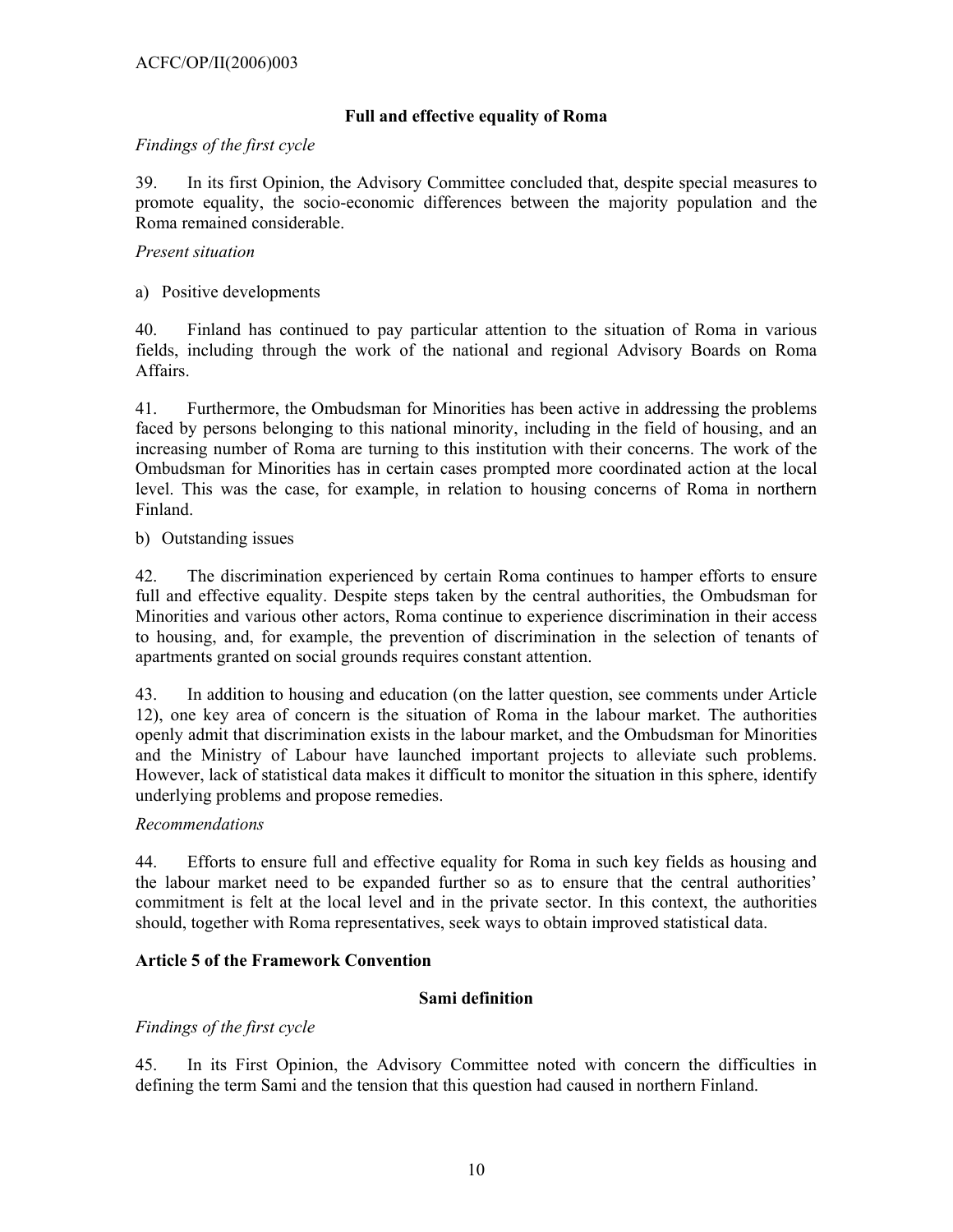# *Present situation*

a) Positive developments

46. The elections of the Sami Parliament in 2003, which were carried out in accordance with the 1999 interpretation by the Supreme Administrative Court of the Sami Parliament Act's definition of the term Sami, containing both objective and subjective criteria, prompted less controversy and complaints than the previous elections.

# b) Outstanding issues

47. Debate on the definition of the term Sami continues and the Sami Parliament has expressed its preference for a more language-based definition.

# *Recommendations*

48. The authorities should, together with the Sami Parliament, continue reflection on the definition of the term Sami, and examine in this context also whether the fact that certain key aspects of the current definition used in Sami Parliament elections are based on judicial interpretation is satisfactory from the point of view of legal certainty.

# **Land rights and land use in the Sami Homeland**

# *Findings of the first cycle*

49. In its first Opinion, the Advisory Committee stressed that, given the importance of reindeer herding, fishing and hunting to the Sami as an indigenous people, the issue of land rights in the Sami Homeland is of central relevance to the protection of Sami culture and their identity. The Advisory Committee therefore expressed the wish that the existing dispute over land rights be resolved as expeditiously as possible and in a manner that would contribute to the protection of the culture of the Sami without interfering with the rights of the non-Sami population. The Advisory Committee stressed that, in the meantime, the practices relating to the use of the land at issue should be carried out in a manner that does not threaten the maintenance or development of Sami culture.

# *Present situation*

a) Positive developments

50. The need to resolve the issue of land rights in the Sami Homeland is widely recognised, and this has been underlined at the highest political level, including by the President of the Republic.

51. As regards the administration of land in the Sami Homeland, the Advisory Committee stresses the importance of the provision contained in Article 4 of the new Act on Forest Administration (1378/2004), according to which the use and protection of land administered by the State Forest Administration (*Metsähallitus*) must be reconciled with the protection of Sami culture in the Sami Homeland and carried out in accordance with legislation on reindeer husbandry.

# b) Outstanding issues

52. Despite a range of initiatives, there has been no tangible progress towards a solution to the disputes over land rights questions, which appear to have only increased since the first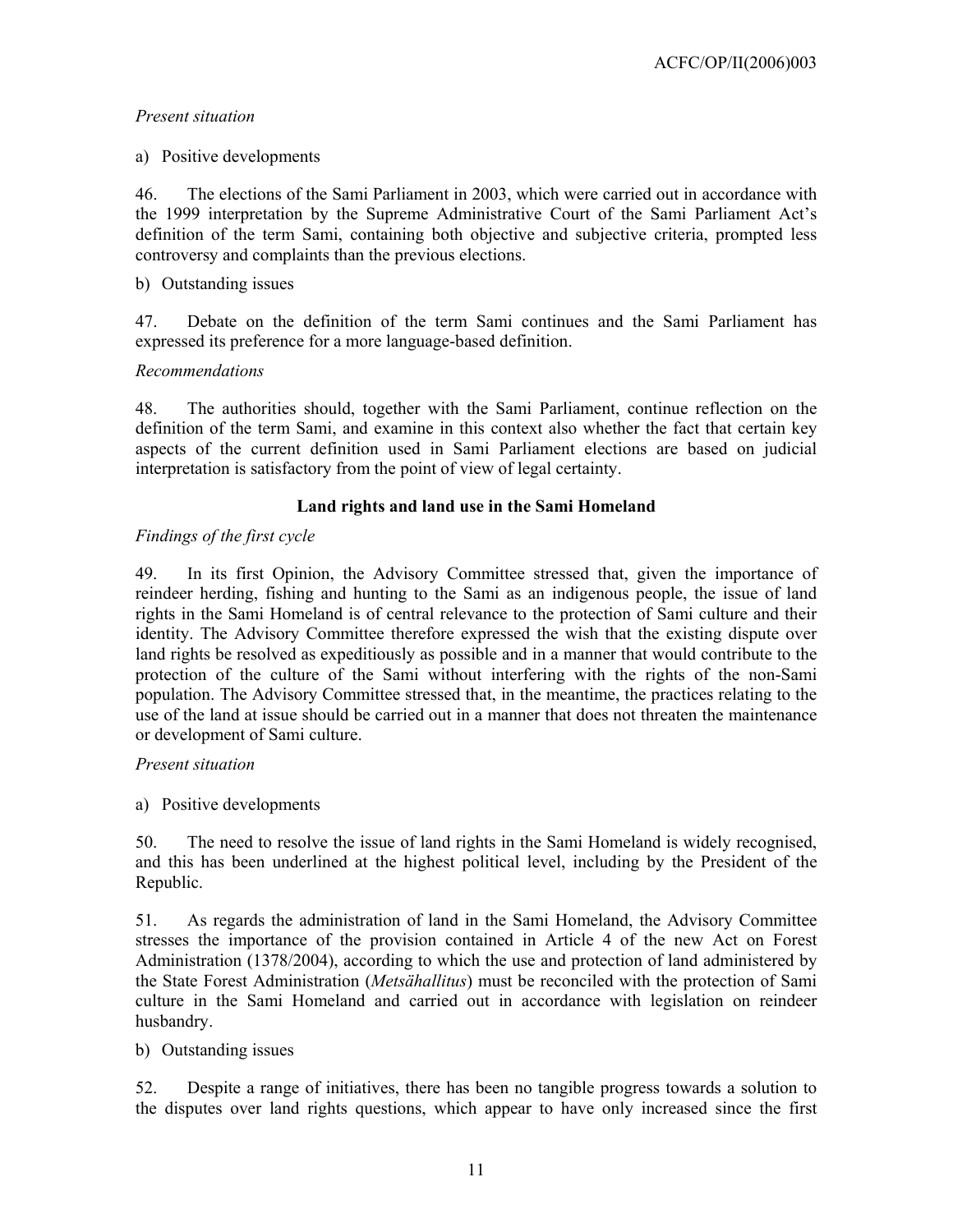monitoring cycle. The latest attempts of the authorities to address the issue, including the launching of a study concerning the settlement and land use history of Lapland, have been criticized by Sami representatives. Whereas the Government considers that the said study could be a key tool in finding a balanced solution, the Sami Parliament leadership argues that their concerns have not been taken into account in the preparation of the study and in the selection of the research team. Given this background, it is likely to be difficult to find a common ground on the basis of the research results, the publication of which has been repeatedly delayed.

53. The Advisory Committee considers that finding a solution will require a high level political commitment and involvement and that, as a first step, there is a need to seek a common agreement on the modalities of the process that could eventually lead to such a solution. The Advisory Committee is of the opinion that the support of the Sami Parliament for the modalities and for the eventual outcome of the process is instrumental, but the Committee is aware that there are also other persons whose legitimate land right claims need to be taken into account in this context.

54. The Advisory Committee further stresses that the prevailing legal uncertainty surrounding this issue is harmful to inter-ethnic relations in the areas concerned, and thereby negatively affects the implementation of Article 6 of the Framework Convention.

55. As the above mentioned disputes over land rights continue, the situation as regards current land-use has become increasingly contested, notably as regards the logging and other activities of the State Forest Administration (*Metsähallitus*) in certain forests located in the Sami Homeland. The Advisory Committee is particularly concerned about reports that these activities are in some cases carried out without adequate attention being paid to the maintenance and development of reindeer herding or other aspects of Sami culture, and in a manner that does not sufficiently accommodate the views of the Sami Parliament (see also related comments under Article 15). While acknowledging the importance of forestry to the economy of the municipalities in the Sami Homeland and while being aware that also some Sami are employed in this sector, the Advisory Committee stresses that there is a clear obligation to pursue logging and other related economic activities in a manner that protects the right of the Sami, as an indigenous people, to develop reindeer herding and other elements of their culture. In this context, the Advisory Committee notes with regret that the specific status of Sami as the only constitutionally recognised indigenous people of Finland seems not to be fully comprehended throughout the State Forest Administration staff.

# *Recommendations*

56. Finland must address the prevailing legal uncertainty over land rights in the Sami Homeland as a matter of high priority, by providing high level political input and by designing a process that is endorsed by all key parties concerned, including the Sami Parliament. While the outcome of the process should be such that it fully reflects the right of the Sami to develop their culture, it is essential that the current land use is also pursued in accordance with this obligation. In this respect, the logging practices and other related activities of the Forest Administration deserve particular attention, including monitoring and evaluation from outside the said Administration, so as to ensure that the cultural and participatory rights of the Sami are scrupulously honoured.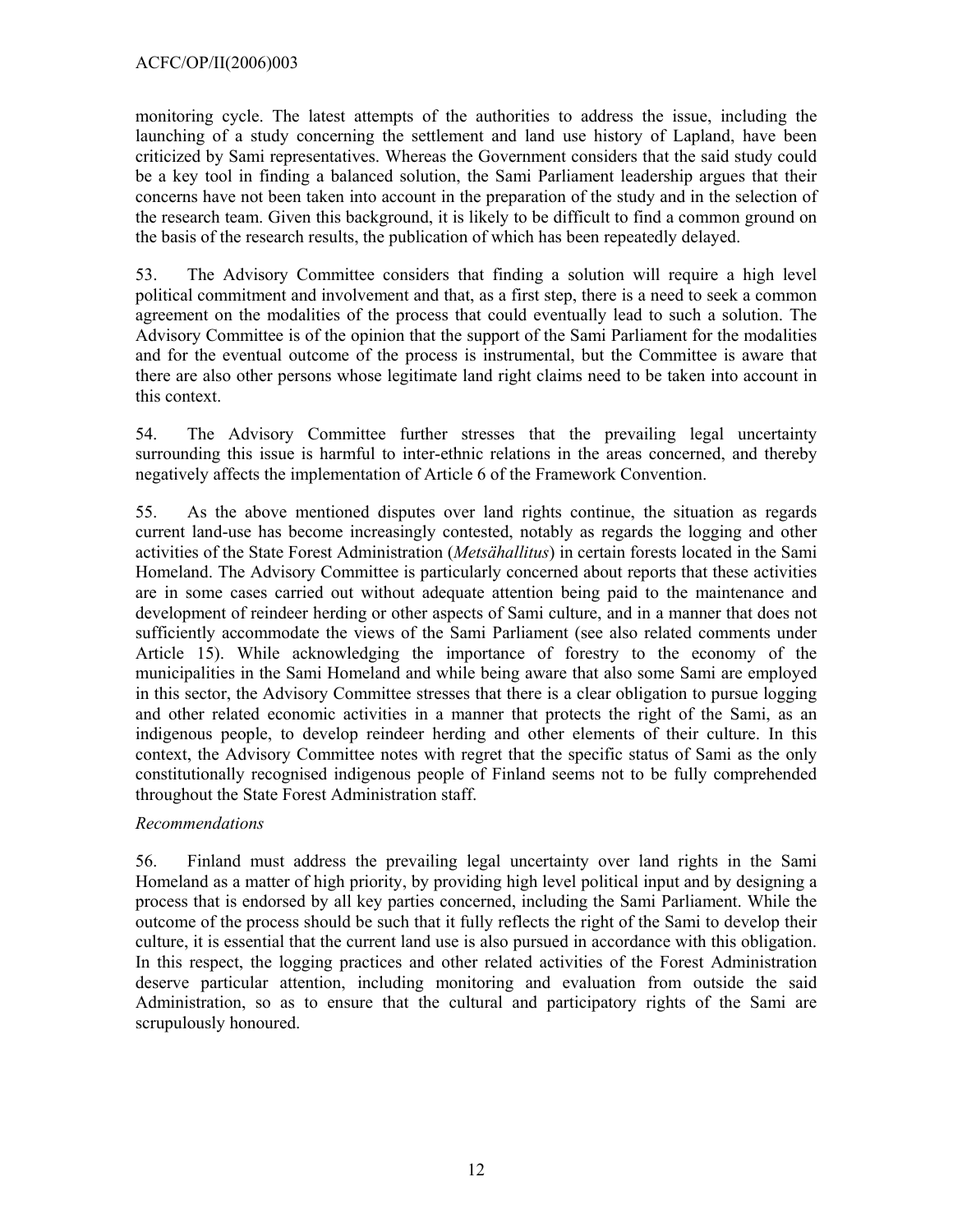# **Support for cultural initiatives**

## *Findings of the first cycle*

57. In its first Opinion, the Advisory Committee commended the fact that the Sami Parliament had the right to decide on the use of the budget allocation for the promotion of Sami culture and the activities of Sami organisations and it stressed that this should not result in the reduction of the total sum that is made available for this purpose.

### *Present situation*

a) Positive developments

58. The Sami Parliament has continued to be in charge of the allocation of the said budgetary funds, and it appears that the sum allocated for the said purpose, having decreased in its real value over the years, has recently been slightly increased, totalling EUR 205 000 in 2005. This coincides with a marked increase in the interest and visibility of music and other elements of Sami culture in Finland.

59. The budgetary allocation for the cultural activities and organisations of other minorities - - provided to projects that promote multiculturalism and combat against racism -- has also been increased as from 2005, after several years of stagnation.

b) Outstanding issues

60. The above-mentioned increased visibility of Sami culture is important for the Sami people in general, but it is particularly essential to Skolt Sami, whose language is still on the verge of disappearing and requires concerted efforts to survive.

61. The Sami Parliament and a number of other stakeholders have proposed the establishment of a Sami Cultural Centre in Ivalo, which would house the Sami Parliament and various cultural activities. The central authorities have agreed to support the development of the said proposal, but so far there have been no concrete decisions on the funding and other key aspects of the proposal to make it a reality.

62. As regards other minorities, the allocation of support for their organisations is the responsibility of the Ministry of Education, and representatives of the minorities concerned have no direct role in the relevant decision-making.

## *Recommendations*

63. The authorities should continue to seek further resources to support Sami culture and Sami organisations, paying particular attention to initiatives that aim to preserve such threatened elements of Sami culture as the Skolt language. The Advisory Committee considers that the positive trend in terms of the interest in, and visibility of, Sami culture could be further strengthened through the development of the proposal to create a Sami Cultural Centre.

64. Drawing on the positive experiences gained as regards the Sami, the authorities should revise the process of allocation of support for initiatives of organisations of other minorities with a view to giving representatives of the minorities concerned a significant role in the decisionmaking.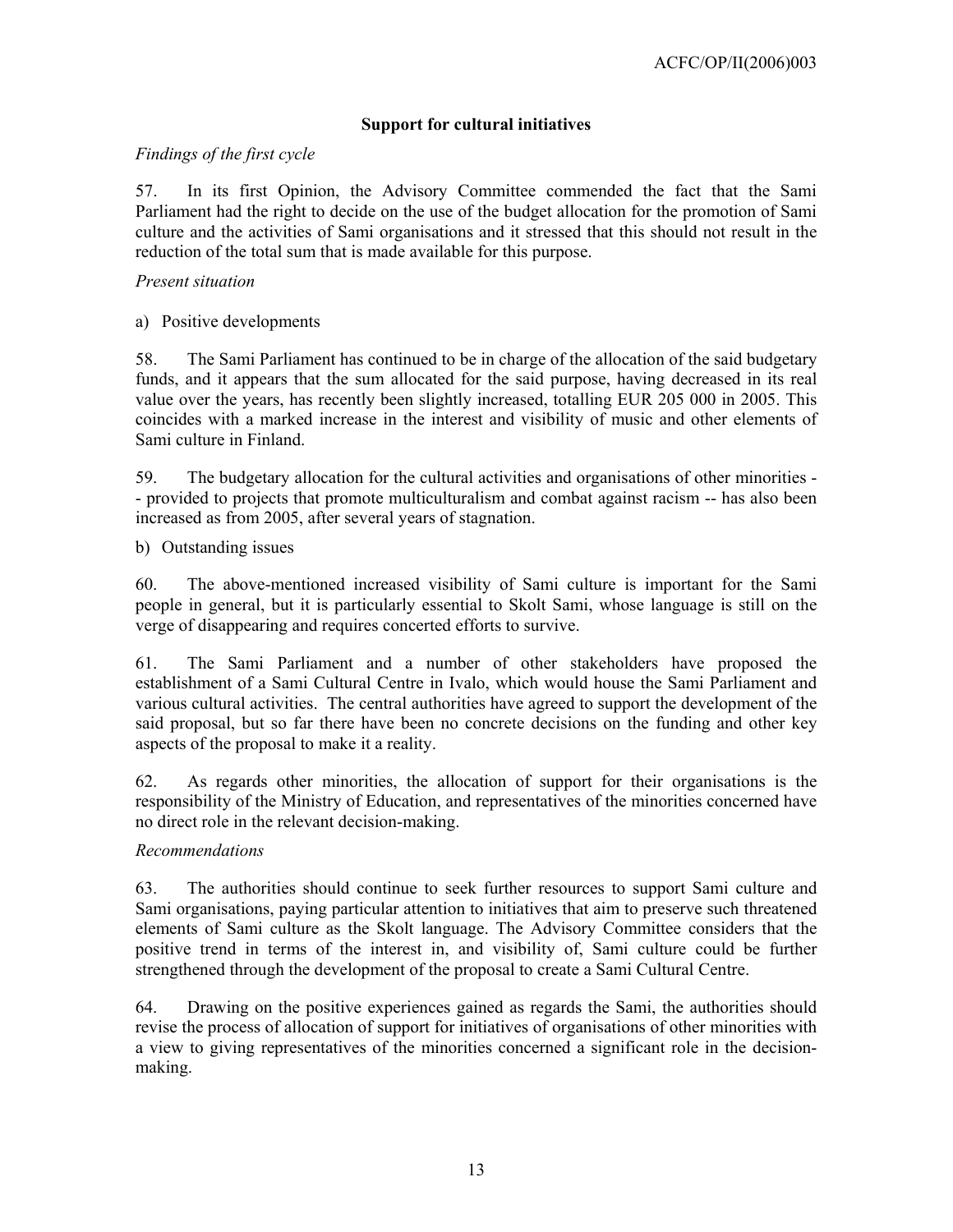## ACFC/OP/II(2006)003

### **Article 6 of the Framework Convention**

### **Integration efforts**

#### *Present situation*

65. Finland has taken a number of important steps to accommodate the increased diversity of the country. The Advisory Committee welcomes the steps taken to improve integration of persons belonging to minorities, including by the Association of Finnish Local and Regional Authorities. In this connection, the Advisory Committee stresses the importance of making adequate free-of-charge teaching of the national languages available to the persons who have arrived in Finland recently, including for adults.

66. The Advisory Committee notes also that the implementation of the new Citizenship Act, which entered into force on 1 June 2003, has contributed to integration efforts notably through increased acceptance and application of dual citizenship. It is important to ensure that the national language proficiency requirements contained in the said law are implemented so that they do not lead to undue obstacles in the citizenship process.

#### *Recommendation*

67. The authorities should pursue further integration efforts pertaining to minorities at various levels of administration, including through provision of teaching of national languages. They should also monitor the implementation of the language proficiency requirements in the citizenship process with a view to ensuring that they do not lead to undue obstacles.

#### **Ethnically motivated crime**

## *Findings of the first cycle*

68. In its first Opinion, the Advisory Committee noted that discrimination prohibited under the Penal Code continues, and urged Finland to step up efforts to combat this, including in terms of investigation and prosecution of incidents.

#### *Present situation*

a) Positive developments

69. Amendments introduced to the Penal Code in 2004 increased the sanctions imposed for crimes motivated by ethnicity, and the Ministry of Interior has commissioned annual studies on developments in reported racist crime.

70. The involvement of the Prosecutor General's Office, following non-prosecution decisions at the district level in cases concerning alleged discrimination of Roma, has in certain instances resulted in improved processing of such cases.

b) Outstanding issues

71. Recent studies suggest that there has been a slight increase in the number of alleged cases of racist crime brought to the attention of the police (with 558 cases reported in 2004, the most common alleged racist crime being assault). The Advisory Committee takes note of the argument that this trend may, partially, reflect an increased readiness to report such crime,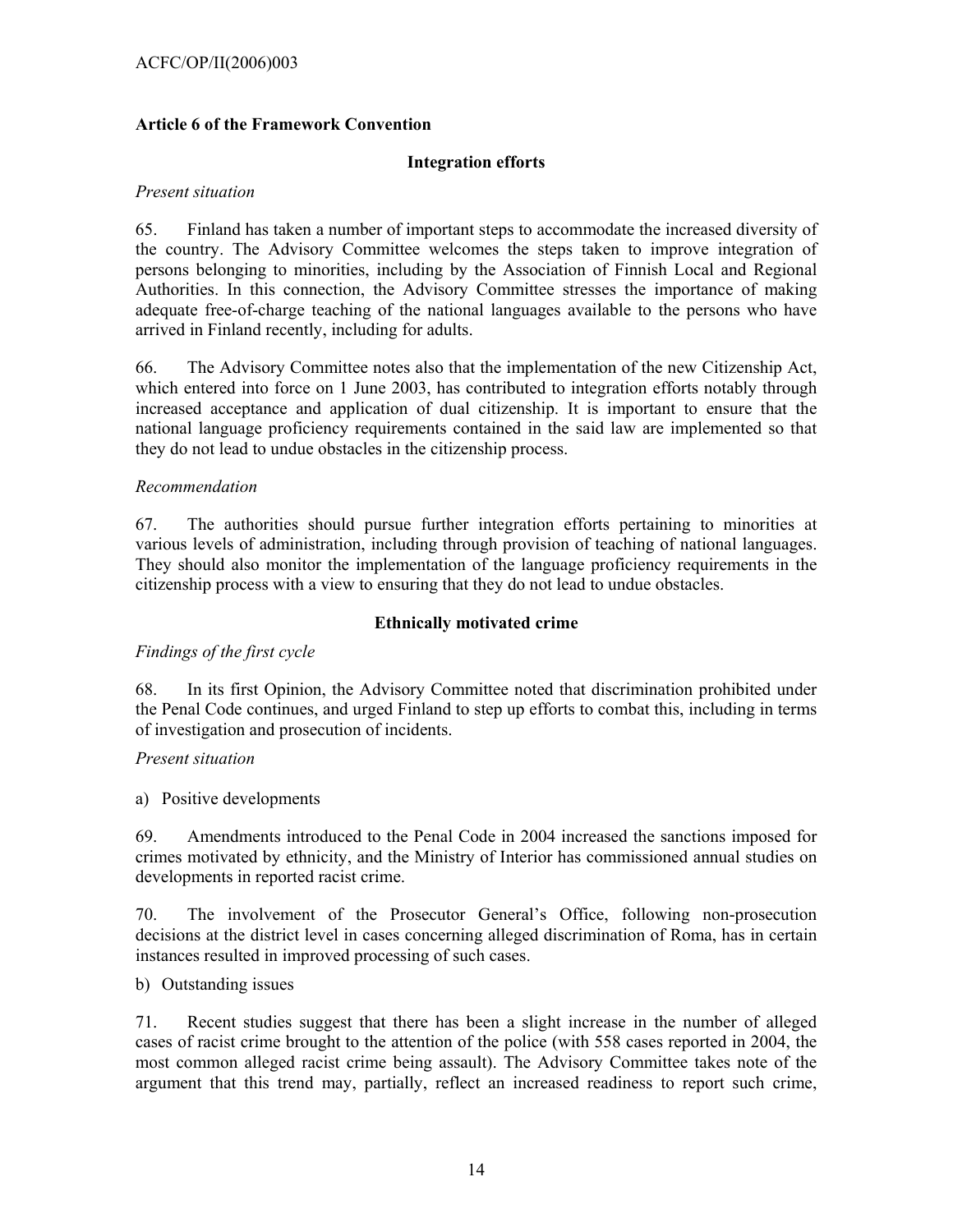although it is a widely held view that a large proportion of such crime still goes unreported despite some commendable awareness raising initiatives launched to encourage such reporting.

72. Regrettably, there seems to be no systematic collection of reliable statistical data on the prosecutions and convictions concerning such cases, which makes it difficult to examine the situation in detail.

## *Recommendations*

73. Discrimination and other ethnically-motivated crime should be vigorously monitored and, where necessary, adequate sanctions imposed. The Prosecutor General's commitment to monitor closely the action of prosecutors in this area should be supported and coupled with adequate training efforts. New methods of collecting data on ethnically motivated crime, including data on investigations and prosecutions, should be developed.

### **Attitudes within the police**

## *Findings of the first cycle*

74. In its first Opinion, the Advisory Committee regretted that negative attitudes towards certain minority groups were relatively common amongst police officers and it called for further efforts to promote tolerance among the police.

### *Present situation*

a) Positive developments

75. The Advisory Committee has been informed about certain initiatives to promote tolerance amongst the police, and it notes that new instructions on increasing tolerance, combating racism and investigating racially motivated crime are being developed. Certain positive initiatives have been launched at the local level to improve dialogue between the police and minorities, for example, in the city of Vantaa.

76. The police authorities have also acknowledged the need to encourage recruitment of staff belonging to minorities and this goal has been considered, for example, in the context of reviewing the entrance test of the police academy. The concrete results achieved have, however, been modest.

#### b) Outstanding issues

77. The Advisory Committee notes that there is still a need to strengthen confidence between the police and national minorities. For example, representatives of certain minorities are concerned that manifestations of intolerance, racism or even violence that they experience are not always handled with adequate vigour by the police. At the same time, violent crime committed by persons belonging to minorities often receives wide attention.

78. The important efforts to recruit minority police officers have been complicated *inter alia* by the difficulties that many persons belonging to minorities experience in meeting language proficiency requirements concerning the two national languages.

## *Recommendations*

79. The police and representatives of national minorities should pursue a deeper dialogue on the issues of common concern, including at the local level, and the police should ensure that all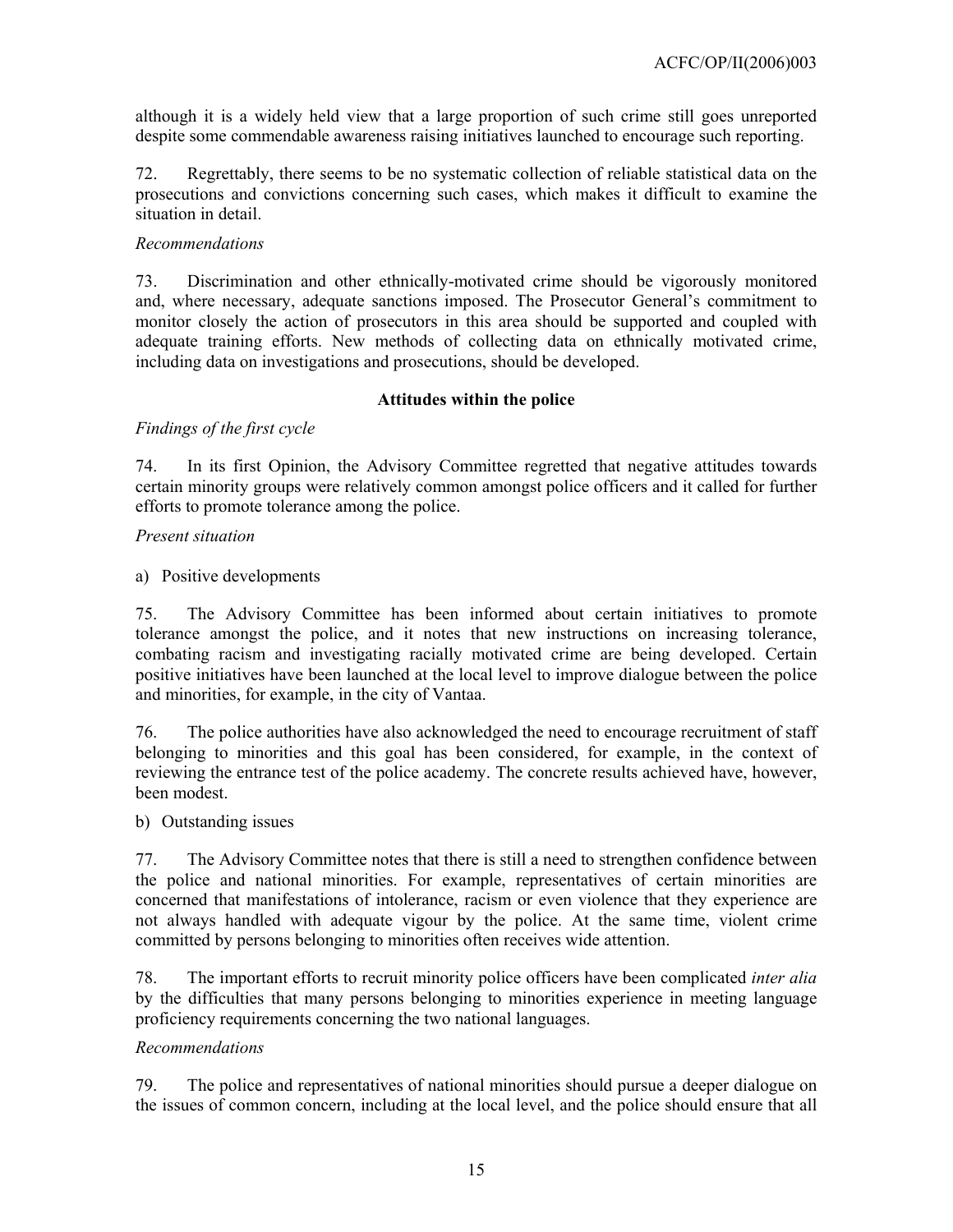manifestations of intolerance are adequately dealt with. The authorities should also consider how to lower the obstacles that language proficiency requirements constitute in efforts to train and recruit police officers with a minority background.

# **Separation of Roma in prisons**

# *Present situation*

80. The Advisory Committee has been informed that in certain Finnish prisons, the Roma inmates, fearing hostility and violence from the side of certain other inmates, have sought segregation for their own protection and, as a result, reside in separate quarters. The Advisory Committee is concerned that, in addition to the general problem of intimidation and violence among prisoners in certain Finnish prisons, noted, *inter alia*, by the Council of Europe's Committee for the Prevention of Torture  $(CPT)$ , the situation may in some cases also reflect racist attitudes amongst other prisoners. The resulting situation of the Roma concerned is aggravated by the general shortcomings noted in the conditions of segregated prisoners in certain prisons, with lack of activities and reduced out-of-cell time. The Advisory Committee welcomes the fact that this issue has been examined in depth, *inter alia*, by the Parliamentary Ombudsman, the Advisory Board for Roma Affairs and by the Criminal Sanctions Agency, whose specific report on the status of Roma inmates, issued in 2003, contains a number of valuable recommendations that merit being pursued further.

# *Recommendations*

81. While acknowledging that the issue has received increased attention by the authorities, the Advisory Committee finds it essential that the problem of segregated Roma prisoners is addressed decisively. In addition to improving the conditions of those who seek segregation for their own protection, it is necessary to address root causes of the problem, including by ensuring that prison staff react rapidly to any sign of inter-ethnic hostility or manifestations of racism and by pursuing training and other proposals contained in the report on the status of Roma inmates.

# **Portrayal of minorities in the media and Internet**

# *Findings of the first cycle*

82. In its first Opinion, the Advisory Committee regretted reports according to which a number of media outlets issue defamatory reports about minorities, strengthening the prevailing negative stereotypes, and it called for further support for journalists' training and other similar efforts that address this issue, while fully respecting freedom of expression.

## *Present situation*

## a) Positive developments

83. A number of mainstream media have shown increased interest in the coverage of minority issues, and there has been further reflection on how to cover these issues in a balanced manner.

84. The Act on the Exercise of Freedom of Expression in Mass Media (460/2003) contains new tools to tackle racist materials on the Internet. Bearing in mind that there has in the past

 $\overline{a}$ <sup>1</sup> See Report to the Finnish Government on the visit to Finland carried out by the European Committee for the Prevention of Torture and Inhuman or Degrading Treatment or Punishment (CPT) from 7 to 17 September 2003 (CPT/Inf(2004)20)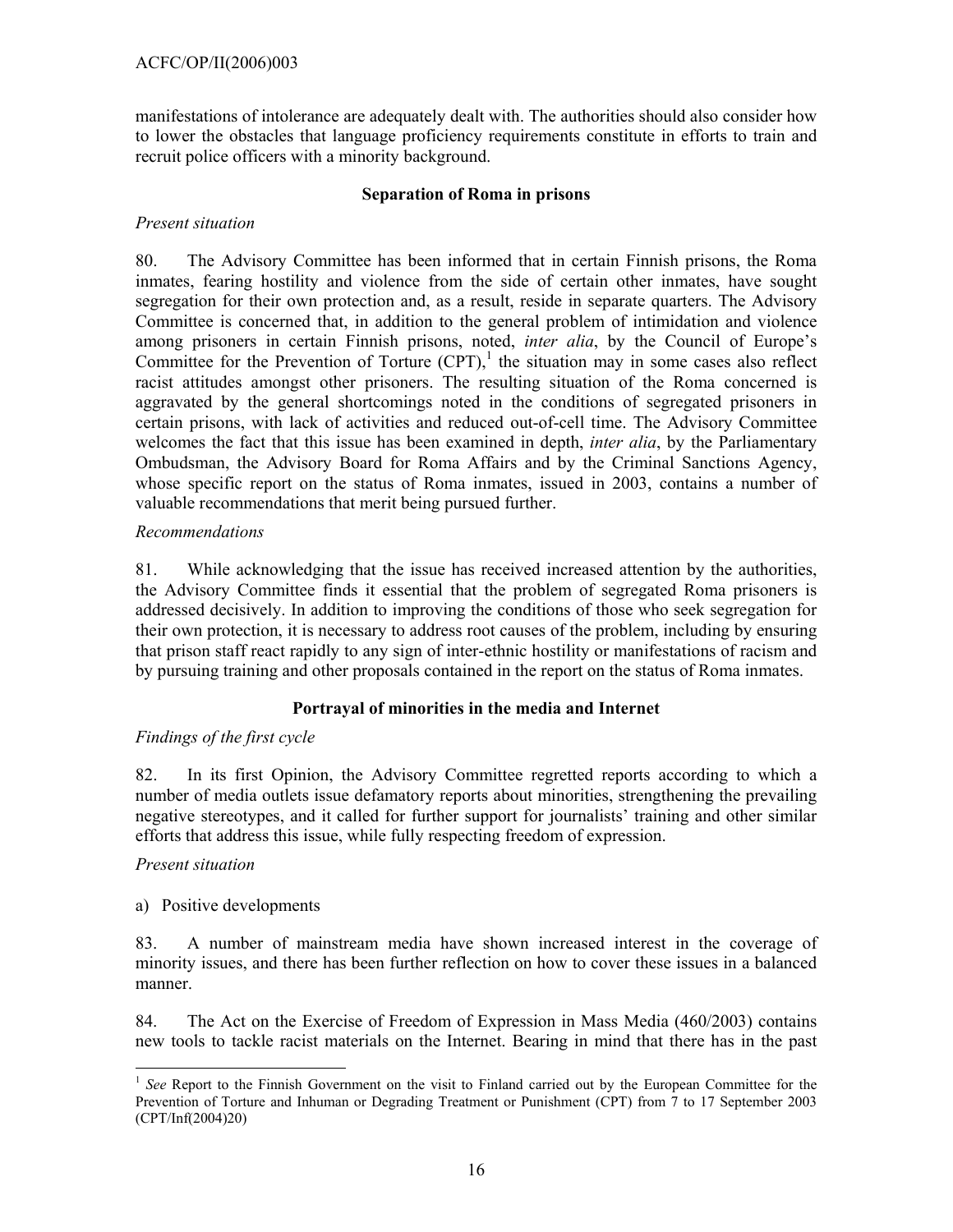been criticism of the limited action by law-enforcement bodies in this domain, the Advisory Committee welcomes the fact that the Office of the Prosecutor General sees this, according to the state report, as a key responsibility. The Finnish Ministry of Education has organised seminars concerning racism on the Internet, seeking to raise awareness among internet operators and others concerned about the issue.

### b) Outstanding issues

85. The Advisory Committee is concerned that the progress in terms of reporting on minority issues has not spread throughout the Finnish media, and a number of media still report in a manner that may risk undermining mutual respect between the majority and minorities. For example, the Advisory Committee has been informed that terminology that is today widely considered derogatory appears occasionally in some Finnish media in relation to certain minorities.

86. In addition, the Advisory Committee notes that the Internet, including a number of moderated discussion sites, is regularly used to spread negative stereotypes of certain minorities and also to post racist materials. Such problems are particularly prevalent in relation to certain non-traditional minorities of Finland, such as the Somalis, but they also extend to traditional minority groups, and, for example, internet discussions on Swedish-speaking Finns in a number of cases reflect intolerant attitudes and views. While fully appreciating the role of the Internet as an open forum for discussion and debate, the Advisory Committee is concerned that the commitment to the principles of Article 6 of the Framework Convention, shown by the central authorities, have not fully penetrated into Finnish society at large.

## *Recommendations*

87. The Advisory Committee finds that the self-regulatory bodies of the media should be encouraged to pursue further initiatives to stamp out derogatory terminology and reporting based on negative stereotypes concerning minorities.

88. Furthermore, efforts to spread good practices amongst Internet operators should be expanded further. The new legal tools to combat racist speech on the Internet should be invoked where necessary, but this needs to be done in full compliance with freedom of expression.

## **Article 8 of the Framework Convention**

## **Status of religious communities**

## *Findings of the first cycle*

89. In its first Opinion, the Advisory Committee noted certain differences that exist in the treatment of religious communities. Stressing the need to pay particular attention to the right to equality before the law and equal protection of the law, the Advisory Committee concluded that this issue merits being reviewed, including in the drafting of the new legislation guaranteeing freedom of religion.

#### *Present situation*

a) Positive developments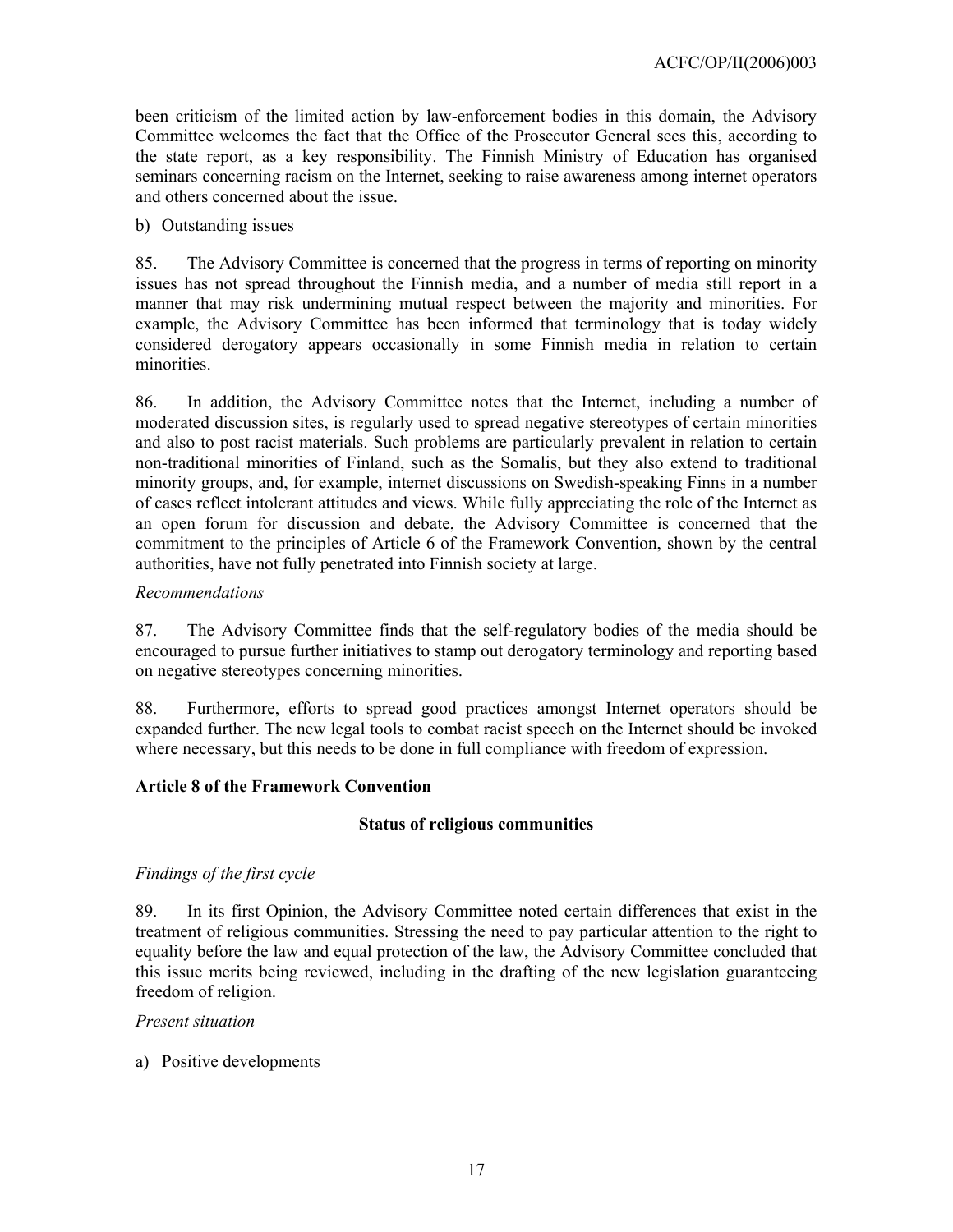90. A new Freedom of Religion Act (453/2003) and an Act on the Funeral Administration (457/2003) seek to address a number of concerns expressed by persons who do not belong to the two Churches with special status in Finland (Evangelical Lutheran and the Orthodox Church of Finland), including difficulties experienced in finding burial sites at a non-discriminatory cost.

# b) Outstanding issues

91. The above-mentioned legislation did not amend the basic structure of privileged public financing of the Evangelical Lutheran Church and the Orthodox Church, which includes, *inter alia,* allocation of a share of corporate tax. The Advisory Committee recognises that public financing for religious communities is legitimate, *inter alia*, to support the implementation of their public interest activities, as long as it is carried out in a non-discriminatory manner. At the same time, the Advisory Committee considers that the current support scheme designed for the two Churches, which depends on the tax collection carried out by the state and which does not envisage systematic support for other religious communities, does not fully accommodate the current situation as regards religious diversity in Finland. Therefore, the on-going process, initiated by the Government, of reviewing the present system, or aspects thereof, merits being pursued further.

### *Recommendations*

92. The authorities should pursue their plan to review the current system of public financing of churches and consider reforming the system so as to ensure that it fully accommodates the religious diversity in Finland, taking into account also the needs of smaller religious communities, including non-Christian religious communities.

## **Circumcision of boys**

## *Present situation*

93. The Advisory Committee notes that there has been a wide debate in Finland on the circumcision of boys, including as to whether it can be performed in the public health care facilities and whether there is a need to adopt specific legislation on the issue. The Advisory Committee notes that that the outcome of the debate is likely to affect the right of persons belonging to certain national minorities, notably the Jews and the Tatars, to practice their religion. At the same time, the Committee agrees that certain conditions on the practice of circumcision of boys can be legitimately imposed by law in the interest of the health of children as long as they are proportionate in relation to this aim.

#### *Recommendations*

94. The Advisory Committee encourages the authorities, together with minorities and others concerned, to continue to search for pragmatic solutions to this issue, taking the health of children fully into account, while ensuring that the outcome does not unduly inconvenience the practice of religious traditions at issue.

## **Article 9 of the Framework Convention**

## **Minority language media**

## *Findings of the first cycle*

95. In its first Opinion, the Advisory Committee noted with approval the status of the Swedish language in the media and the role of the Sami in the electronic media and expressed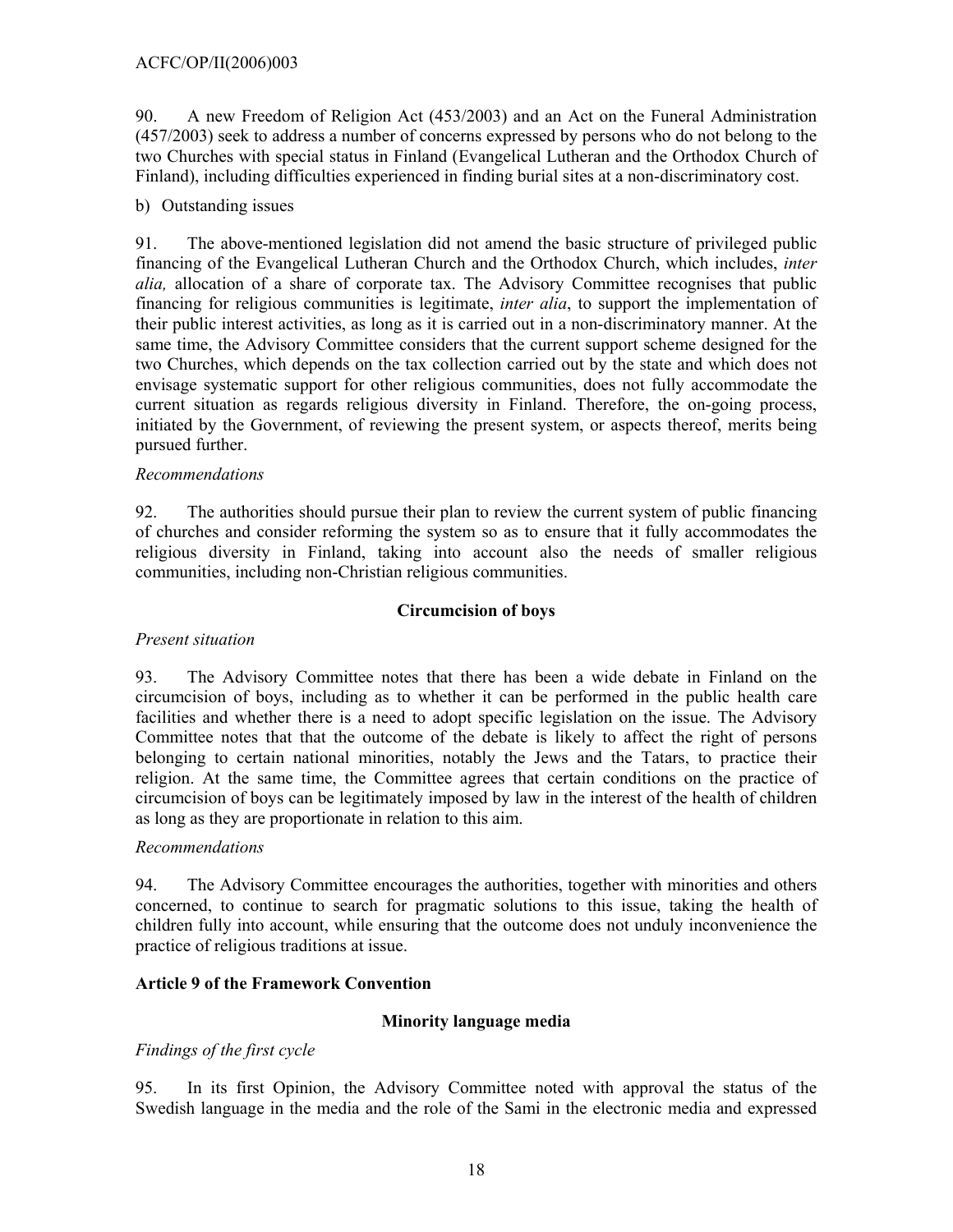the hope that the situation in the field of print media for the Sami would also improve. It also recommended that Finland consider ways in which it could further support the media of the Russian-speaking population and Russian-language programming in the mainstream media.

## *Present situation*

### a) Positive developments

96. The important work of Sami Radio has been developing further since the first cycle of monitoring. The radio programmes in the three Sami languages spoken in Finland are a key tool to promote the Sami identity. The Advisory Committee also welcomes the fact that Sami language TV news programmes are, as from 2005, accessible throughout Finland. Moreover, the amended Article 6 (635/2005) of the Law on Public Service Broadcasting Company (YLE), which envisages that the Board of Directors of YLE consults the Sami Parliament before submitting its biannual report to Parliament, is a positive step, although it falls significantly short of the proposals made by the Sami Parliament and others to ensure Sami representation in the YLE structures.

97. The Advisory Committee welcomes the broadcasting of the Russian language daily news programme by YLE.

### b) Outstanding issues

98. Despite the fact that a large proportion of the Sami live outside the Sami Homeland, the Sami radio broadcasting does not reach beyond northern Lapland. Another shortcoming that has been highlighted by Sami representatives is the limited availability of programmes for Sami children, which is an area where potential for regional co-operation has not been fully exploited by YLE (see also related comments under Article 18). While YLE has continued the positive practice of Roma radio broadcasts, it has been pointed out by the Advisory Board of Roma Affairs that the weekly 12-minute time slot is not sufficient to meet the demand in this sphere.

99. There have been no significant developments as regards Sami print media, and there is still no newspaper available in the Sami language. As regards the Russian language print media, the Advisory Committee notes that the newspaper *Spektr* has become an increasingly important source of information for the Russian language population in Finland, and it therefore regrets that the state's financial support for the said publication, after increasing between 2000 and 2003, has recently been reduced.

#### *Recommendations*

100. The Advisory Committee encourages the authorities to support continuous development of the Sami electronic media, taking into account also the needs of the Sami residing outside the Sami Homeland and those of Sami children. The authorities should also ensure that the development of electronic media of other minorities is adequately supported, including as regards the Roma language radio broadcasts, which remains limited.

101. As regards the print media, the Advisory Committee encourages authorities to examine whether the current public subsidy system takes adequately into account the specific situation of the media of national minorities and consider whether changes are necessary to provide a solid foundation for the development, *inter alia*, of Sami and Russian language print media.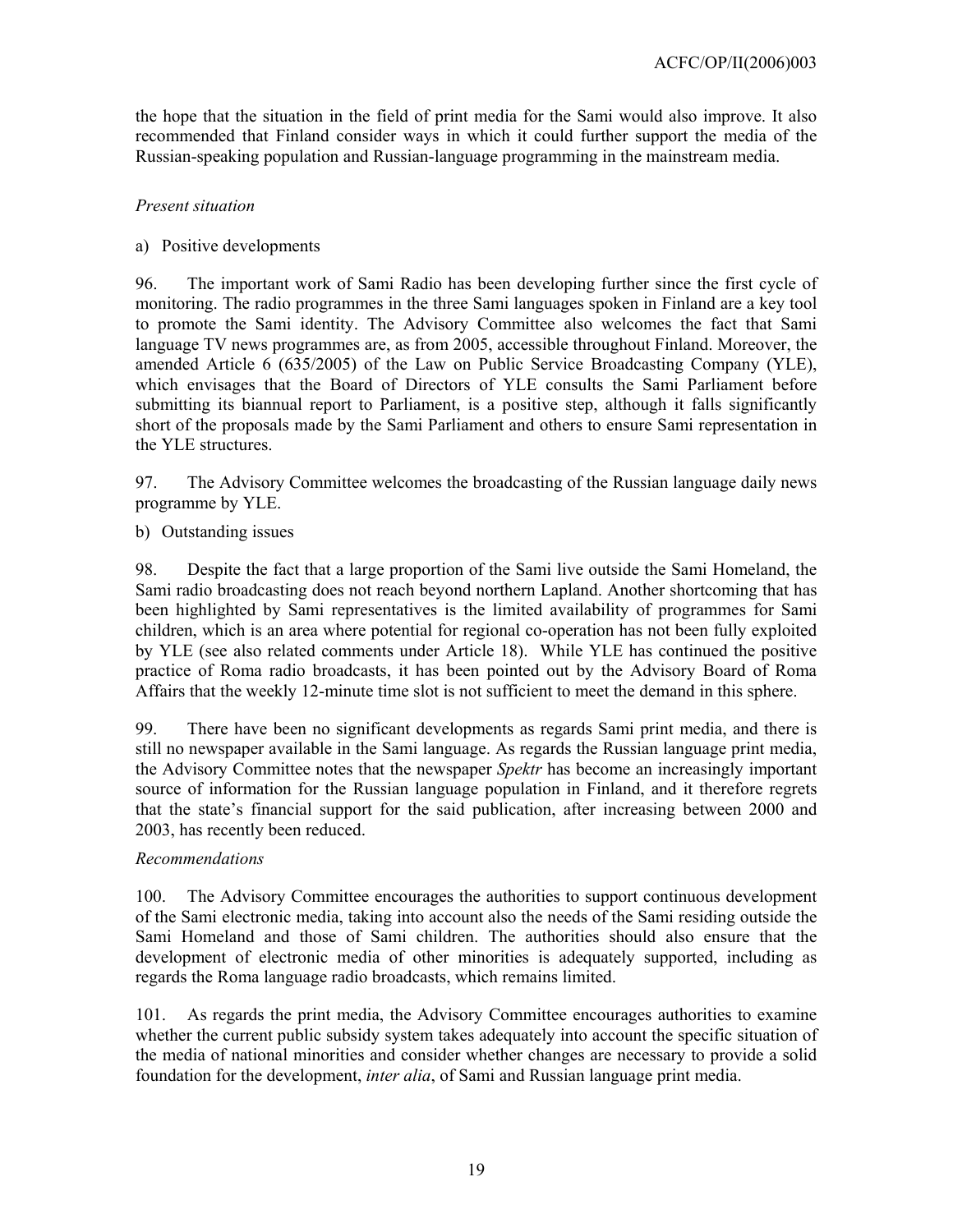## **Article 10 of the Framework Convention**

## **Use of Swedish language in official contacts**

### *Findings of the first cycle*

102. In its first Opinion, the Advisory Committee recognised the extensive normative protection enjoyed by the Swedish language but it noted that there have been problems in the implementation of the relevant norms, for example, in criminal proceedings.

## *Present situation*

### a) Positive developments

103. The Advisory Committee welcomes the new Language Act, which entered into force on 1 January 2004 and aims to protect the principle of equality of the Finnish and Swedish languages. Section 5 of the Act contains the same basic rule as the previous language legislation, providing that a municipality is designated bilingual if its population includes both Finnish and Swedish speakers and the minority comprises at least eight percent of the population or at least 3,000 persons. Furthermore, the legislation makes it possible also for those municipalities that do not meet the aforementioned thresholds to become bilingual. The Language Act was drafted with significant input from Swedish-speaking Finns, and it clarified certain aspects of legislation in this sphere and consolidated the normative protection of the Swedish language. The Advisory Committee also welcomes the fact that the Act contains obligations not only for state and municipal authorities but also for public enterprises and for private actors charged with public administrative tasks.

104. In practice, the Swedish language has a strong position in a number of those municipalities where it is the mother tongue of a significant proportion (in several municipalities a majority) of the population.

105. The establishment of the Advisory Board on Language Issues in 2004 -- which monitors the implementation of the language legislation and prepares governmental reports for the Parliament in this field -- is an important initiative, which can help to ensure improved implementation of language legislation.

b) Outstanding issues

106. The far-reaching legal protection of the Swedish language has proved challenging to implement in certain areas and a number of shortcomings have been reported in practice. For example, the Swedish language capacity within the judiciary continues to be a problem in a number of courts, and the reports received by the Advisory Committee suggest that the use of the Swedish language in court proceedings has often resulted in average delays that are significantly longer than those experienced in the corresponding Finnish proceedings. Another important matter brought to the attention of the Advisory Committee is the need to ensure that laymen taking part in court proceedings conducted in Swedish have the necessary linguistic skills. Other sectors where shortcomings in the implementation have been reported in certain localities include health care services and police.

107. The Advisory Committee has also been informed about challenges that the EU membership of Finland has produced for the constitutionally guaranteed use of the Swedish language in contacts between the authorities of Åland and the central authorities of Finland.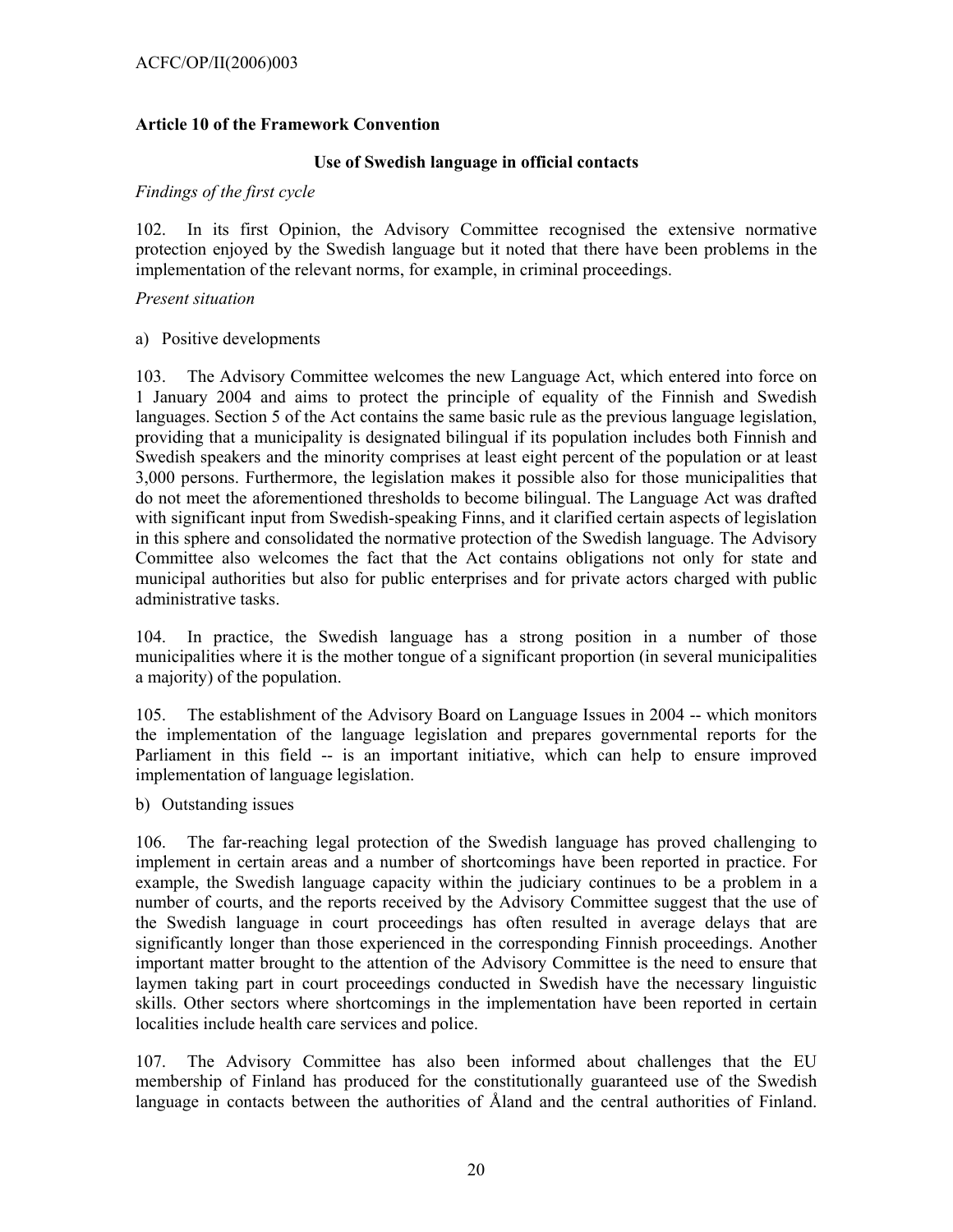Correspondence with the EU is often not available in Swedish, which means that rapid consideration of, and commenting on, such dossiers often makes it necessary for the authorities of Åland to consult the documentation in Finnish**,** which appears problematic from the point of view of the provisions of the Autonomy Act of Åland.

## *Recommendations*

108. The Advisory Committee finds it important that the authorities ensure that there is adequate Swedish language capacity in the local, regional and central bodies concerned in order to ensure full implementation of the Language Act, including by ensuring that the proficiency requirements are adequately implemented, that in-service language training is readily available and that the teaching of the Swedish language in the educational system remains comprehensive. The need to ensure availability of Swedish language documentation requires particular attention in the EU context, bearing in mind the specific status of Åland.

### **Sami language legislation**

# *Findings of the first cycle*

109. In its first Opinion, the Advisory Committee welcomed the legal guarantees for the use of Sami languages before various authorities and agencies in the Sami Homeland and called for measures to address the reported problems relating to the implementation of the legislation at issue.

### *Present situation*

a) Positive developments

110. The legal protection of the Sami language in the municipalities of the Sami Homeland was strengthened further with the adoption of the new Sami Language Act in 2003.

b) Outstanding issues

111. The use of Sami languages continued to be relatively rare in contacts with municipal authorities located in the Sami Homeland. This is particularly evident as regards the use of the Skolt and Inari Sami languages, but the more common North Sami language is also used relatively rarely in such contacts. The situation is no doubt partially due to the limited budgetary means made available to support the implementation of the new Act, but it appears that a key problem is finding the translators and other personnel with adequate Sami skills. Furthermore, there appears to be a certain reluctance amongst some Sami to use their language in such contacts, as this may cause inconveniences and delays.

## *Recommendations*

112. The Advisory Committee calls on the authorities to ensure that adequate, and appropriately allocated, means are made available to implement the new Sami Language Act, including support for in-service and other language training and education aimed at ensuring the availability of personnel with adequate Sami language skills as well as support for awareness raising and other measures to encourage the Sami to use the possibilities offered by this new legislation.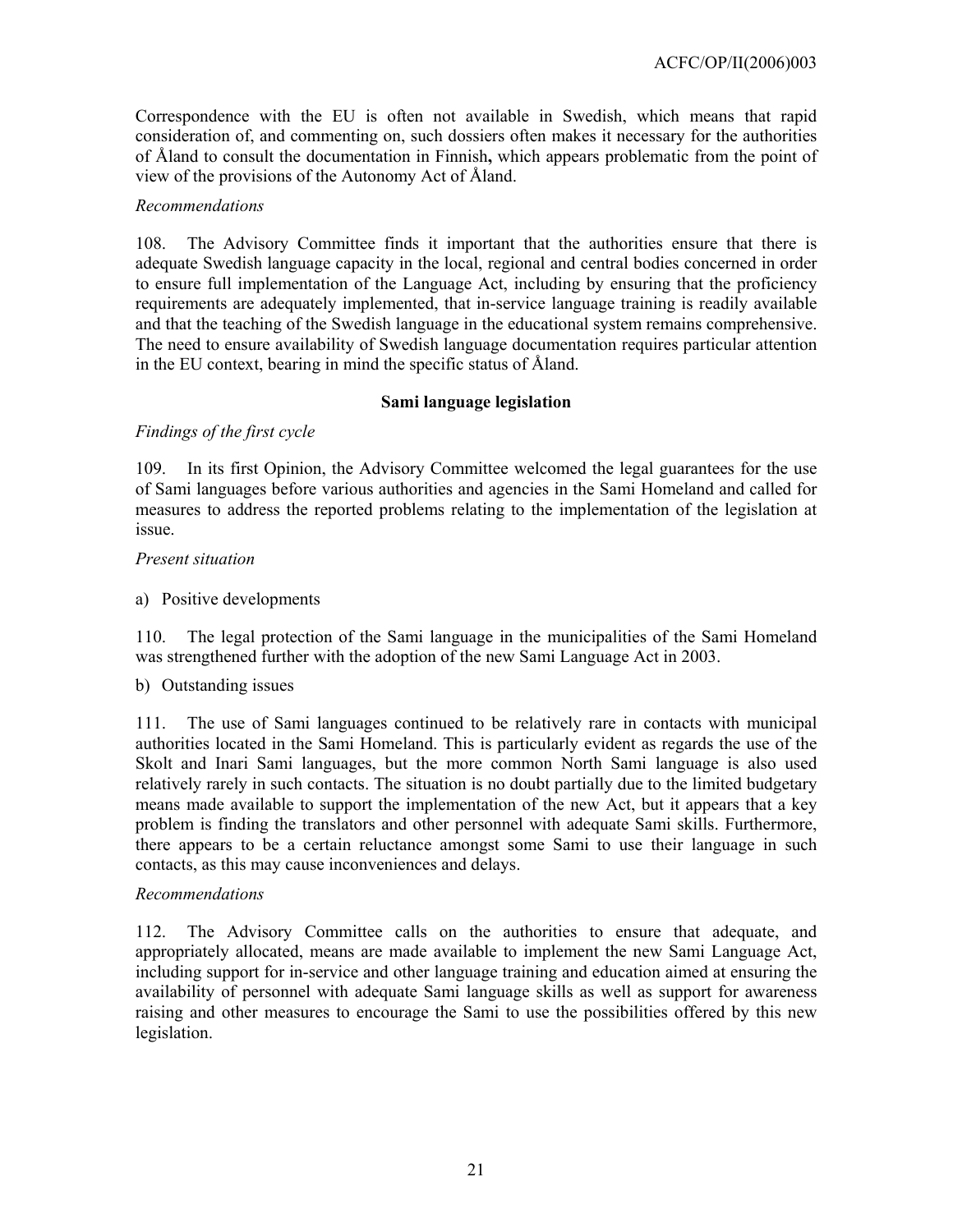# **Article 12 of the Framework Convention**

## **Information on minorities in the educational system**

### *Findings of the first cycle*

113. In its first Opinion, the Advisory Committee called on the authorities to ensure that textbooks, and the educational system in general, provide adequate information on minorities, including on their culture and language.

a) Positive developments

114. The Advisory Committee welcomes the fact that the National Core Curricula for Basic Education, adopted in 2004, in addition to containing sections on minority-specific education, underlines, albeit only in a very general fashion, the need to take into account national minorities of Finland. The Advisory Committee welcomes the fact that the Ombudsman for Minorities has paid attention to the portrayal of minorities in the educational system.

### b) Outstanding issues

115. The information received by the Advisory Committee suggests that the information on national minorities contained in textbooks continues to be inadequate, both in terms of volume and content, and teachers' knowledge of these issues is also often limited. The evaluation of the situation is, however, complicated by the fact that the high degree of decentralisation in educational matters limits the capacity of the central authorities to monitor the situation, for example, as regards the content of local curricula and of textbooks. (See also comments under Article 4 regarding reported problems faced by Russian students in Finnish schools).

#### *Recommendations*

116. Finland should design tools to ensure regular review of the content of the local curricula as well as history and other textbooks with a view to ensuring that national minorities are adequately addressed therein and make sure that this issue receives sufficient attention also in teacher training.

#### **Roma in education**

## *Findings of the first cycle*

117. In its first Opinion, the Advisory Committee drew attention to the reports that a relatively high proportion of Roma children are placed in special and adapted educational groups within the public school system and it urged the authorities to consider alternative measures enabling children to stay in the regular classes. It also regretted the fact that the support of the Roma language and culture was not adequately reflected in day-care. Furthermore, the Advisory Committee called for more efforts in the field of teacher training to address problems in the availability of Roma language classes.

a) Positive developments

118. The situation of Roma in the basic educational system has received significant attention following the adoption of the first Opinion of the Advisory Committee, including in a comprehensive survey on the status of Roma children's basic education published by the National Board of Education in 2004.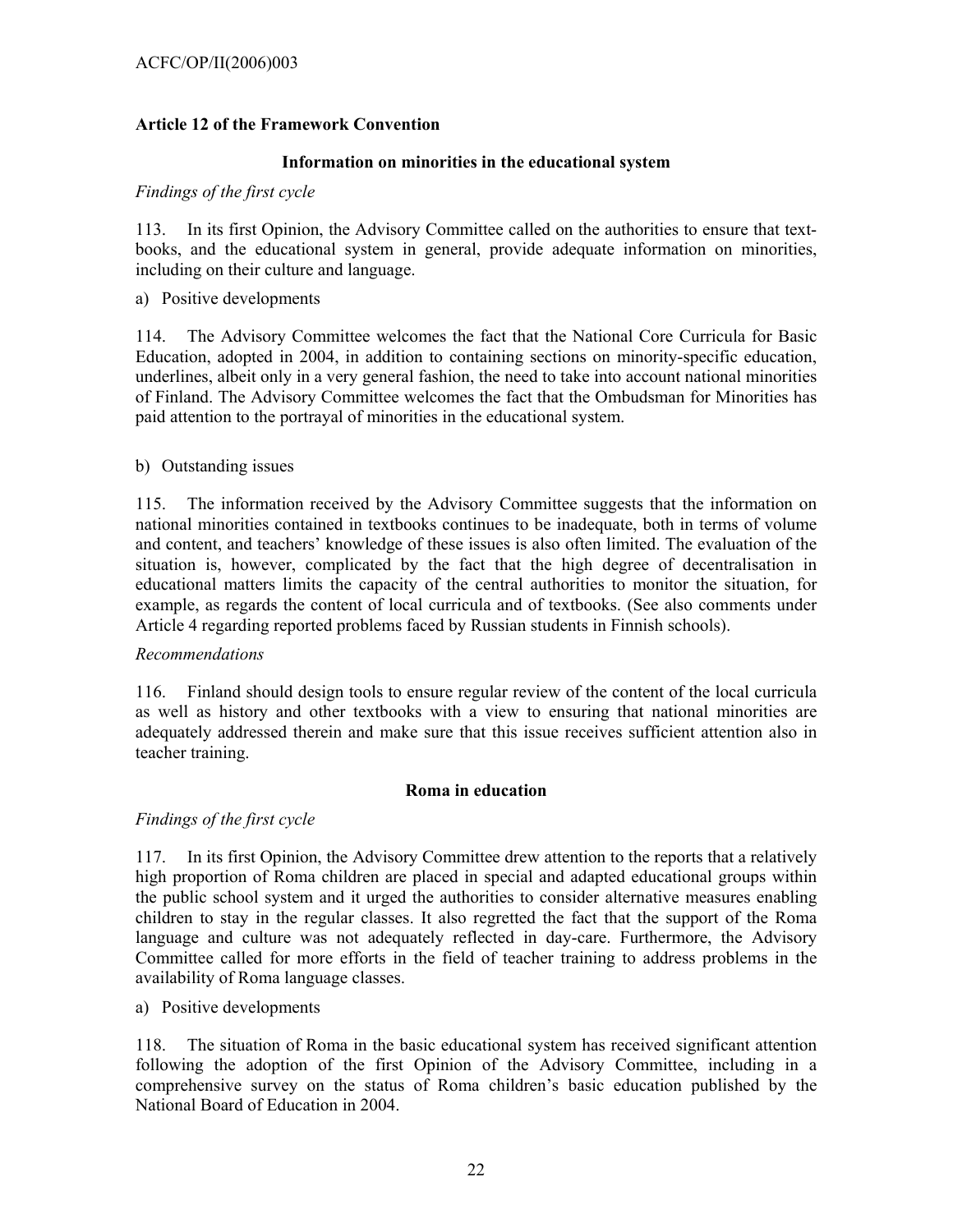## b) Outstanding issues

119. The above-mentioned survey confirms that Roma continue to face serious problems in the educational system. According to the survey, based on the situation in 2000-2001, 50 percent of Roma children received some form of special education (whereas 20 percent of the overall population received such education), and the drop out rate amongst Roma, in particular Roma girls, was also markedly higher than amongst pupils in general. The study also noted a range of other shortcomings that contribute to the marginalisation of Roma children in the educational system and highlighted the fact that it is rare for Roma to take part in pre-school education.

120. The limited availability of Roma teachers has continued to hamper the development of the teaching of the Roma language. Currently such teaching is available in only a small proportion of schools with Roma pupils (see related comments under Article 14).

### *Recommendations*

121. The above-mentioned survey contains a number of recommendations that should be followed up by the authorities, including recommendations to analyse in more detail the real reasons behind transfers to special education, to increase knowledge of Roma culture within the school staff and to step up cooperation between schools and families.

## **Swedish language teaching for Finnish-speaking pupils**

### *Present situation*

122. Teaching of Swedish as the other national language is widely available in Finland, and it is a compulsory subject in comprehensive schools and upper secondary schools for Finnishspeaking pupils. However, as from 2004, Swedish is no longer a compulsory subject in the matriculation examination. It is important to ensure that the said change and other pertinent developments do not have negative consequences for Swedish language teaching for the Finnish-speaking population, bearing in mind also that the Swedish-language skills amongst the Finnish-speaking population are an important factor in ensuring proper implementation of language legislation. The Advisory Committee notes in this connection that the authorities in Sweden recently decided to provide support for the promotion of the Swedish language in Finnish schools.

#### *Recommendations*

123. The authorities should ensure careful monitoring of the developments concerning Swedish-language teaching and take continuous measures to promote the teaching of the Swedish language among the majority population.

## **Article 14 of the Framework Convention**

## **Russian language education**

## *Findings of the first cycle*

124. In its first Opinion, the Advisory Committee stressed that the Russian-language schools, in which a majority of pupils are currently native Finnish-speakers, should be designed in a manner that also caters to the needs of the pupils who speak Russian as their mother tongue.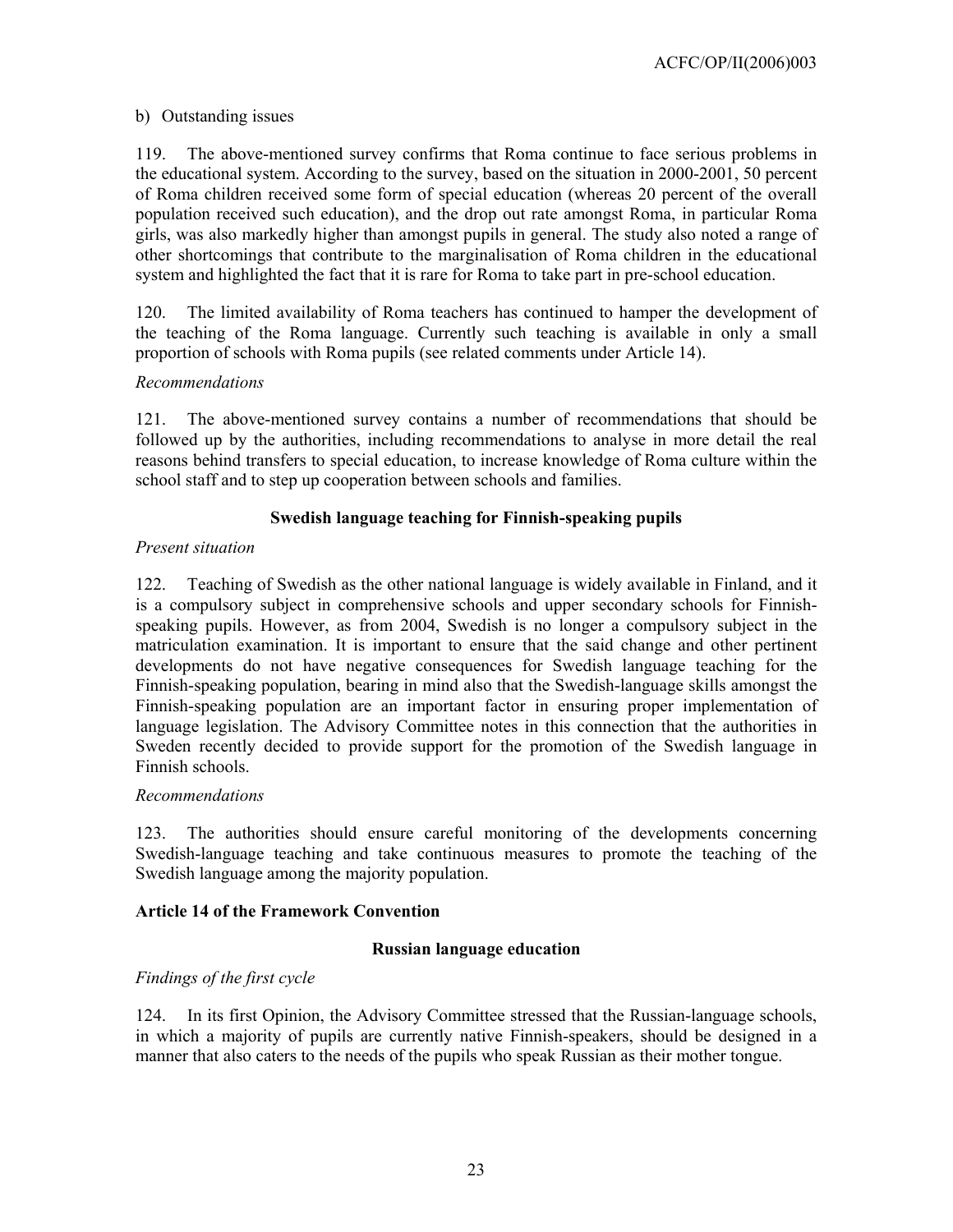## *Present situation*

a) Positive developments

125. The Finnish authorities recognise the need to develop Russian language teaching. In addition to the continuous support given to the two schools in Finland with a substantial amount of instruction in Russian, promising internet projects, notably the "Setka" project launched in 2002, have been introduced to support Russian language teaching in Finland. There appears to have been some progress also in terms of expanding Russian language pre-schools.

b) Outstanding issues

126. The availability of Russian language education designed for native speakers remains limited in the public educational system. The main language of instruction of the abovementioned two schools is Finnish, although these schools also offer a number of hours of instruction in Russian.

127. Outside theses two schools, native Russian speakers in primary education can study Russian only up to two hours per week, which -- while valuable in cases where the quality of teaching is good -- is not enough to ensure adequate education in pupils' mother tongue. The Advisory Committee recalls that firm skills in their mother tongue are likely to contribute also to the Russians pupils' capacity to acquire good language skills in the national languages of Finland and that the demand for Russian language mother tongue education is likely to increase further, bearing in mind that the number of native Russian-speakers residing in Finland has continued to increase in recent years.

### *Recommendations*

128. Finland should develop a coherent policy for the development of Russian language teaching for native speakers, with a view to ensuring adequate volume and quality of education in the Russian language.

#### **Roma language education**

## *Findings of the first cycle*

129. In its first Opinion, the Advisory Committee welcomed the introduction of Roma language teaching but concluded that additional ways to extend such teaching should be considered.

#### *Present situation*

a) Positive developments

130. The Advisory Committee welcomes the above-mentioned survey (see above paragraph 118), which provided new information on the obstacles faced in the development of Roma language teaching and contained a range of recommendations that would contribute to the extension of such teaching.

b) Outstanding issues

131. There has been no major progress in terms of expanding the scope of Roma language teaching, and only a small proportion of Roma pupils receive such teaching. The survey on the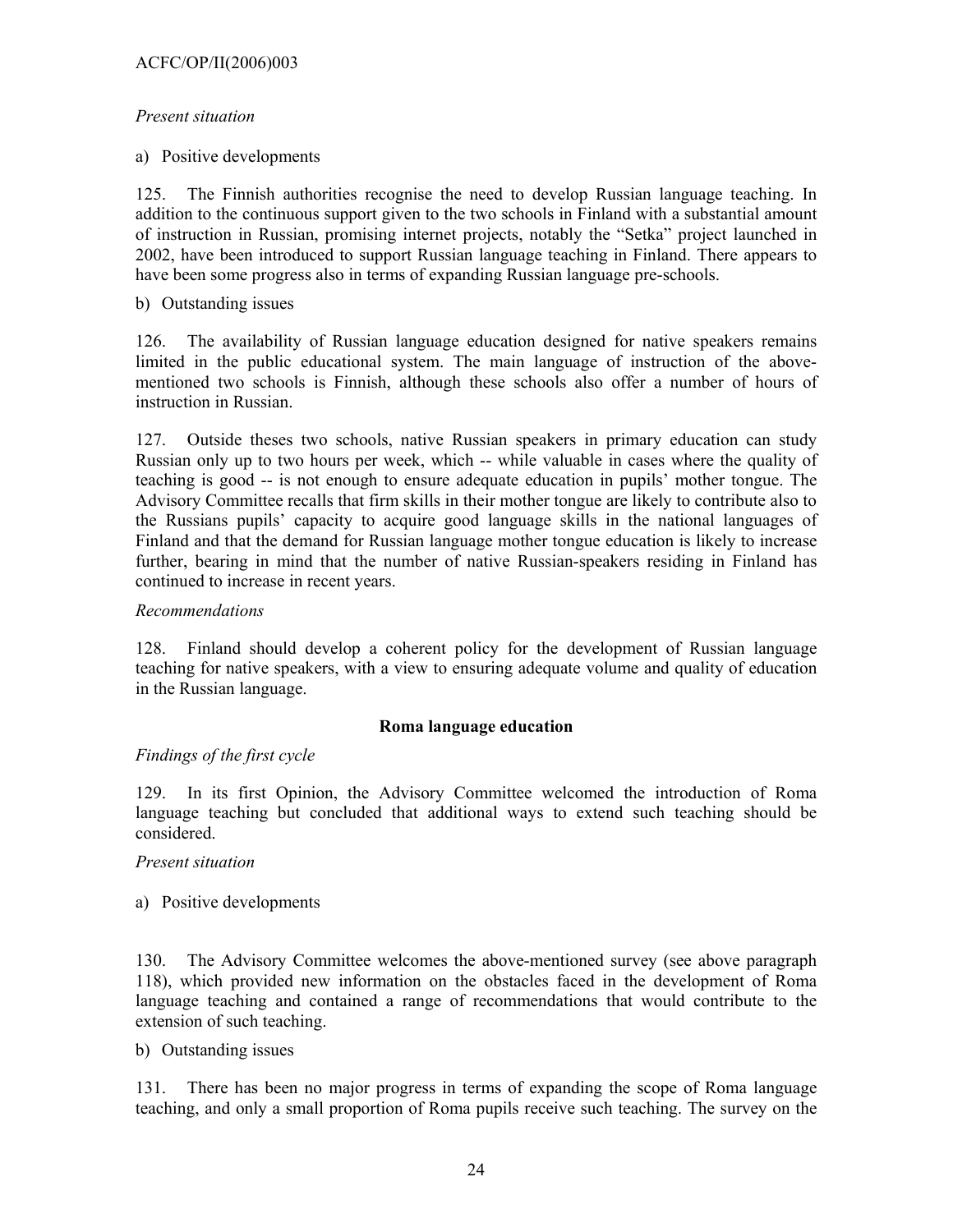status of Roma children's basic education provides important data on the lack of teachers, limited availability of textbooks and other problems that explain this state of affairs.

## *Recommendations*

132. The authorities should take further measures to expand and strengthen the Roma language education, including by following up the relevant proposals made in the survey on the status of Roma.

## **Sami language teaching**

## *Findings of the first cycle*

133. In its first Opinion, the Advisory Committee commended the availability of instruction in Sami languages in the Sami Homeland and expressed the hope that the existing legislative possibility to organise day care in Sami languages will be utilised at the local level insofar as there is sufficient demand.

#### *Present situation*

### a) Positive developments

134. Finland has taken a number of steps to develop further the instruction in and of Sami languages in the municipalities located in the Sami Homeland, including by lowering from five to three the number of pupils required to form a group receiving state subsidies for Sami language studies. Pre-school education in the Sami language has also been developed since the first reporting cycle.

#### b) Outstanding issues

135. Despite various initiatives launched, Sami language education continues to suffer from lack of educational materials and of teachers. These shortcomings are particularly noticeable with regard to the smaller Sami languages. Furthermore, a majority of the young Sami fall outside the scope of the expanded Sami language education, as they live in Helsinki and other municipalities outside the Sami Homeland where there are very few opportunities to obtain Sami language education.

136. The Advisory Committee would also like to highlight one shortcoming that undermines the development of Sami pre-school initiatives in the Sami Homeland. According to the information received by the Advisory Committee, in some cases only those children who have Sami as their mother tongue in the population registry have been given access to Sami language pre-school education, and some children have been denied access to such education on this basis. The Advisory Committee is concerned that this approach may constitute an obstacle to further promotion of Sami languages. The Advisory Committee recalls that, although many Sami are *de facto* bilingual, individuals are allowed to choose only one language as their mother tongue for the purposes of the population registry, which further dictates against using such registry entries as a criterion for access to Sami pre-schools.

#### *Recommendations*

137. Finland should pursue further the development of the Sami language education, including outside the Sami Homeland.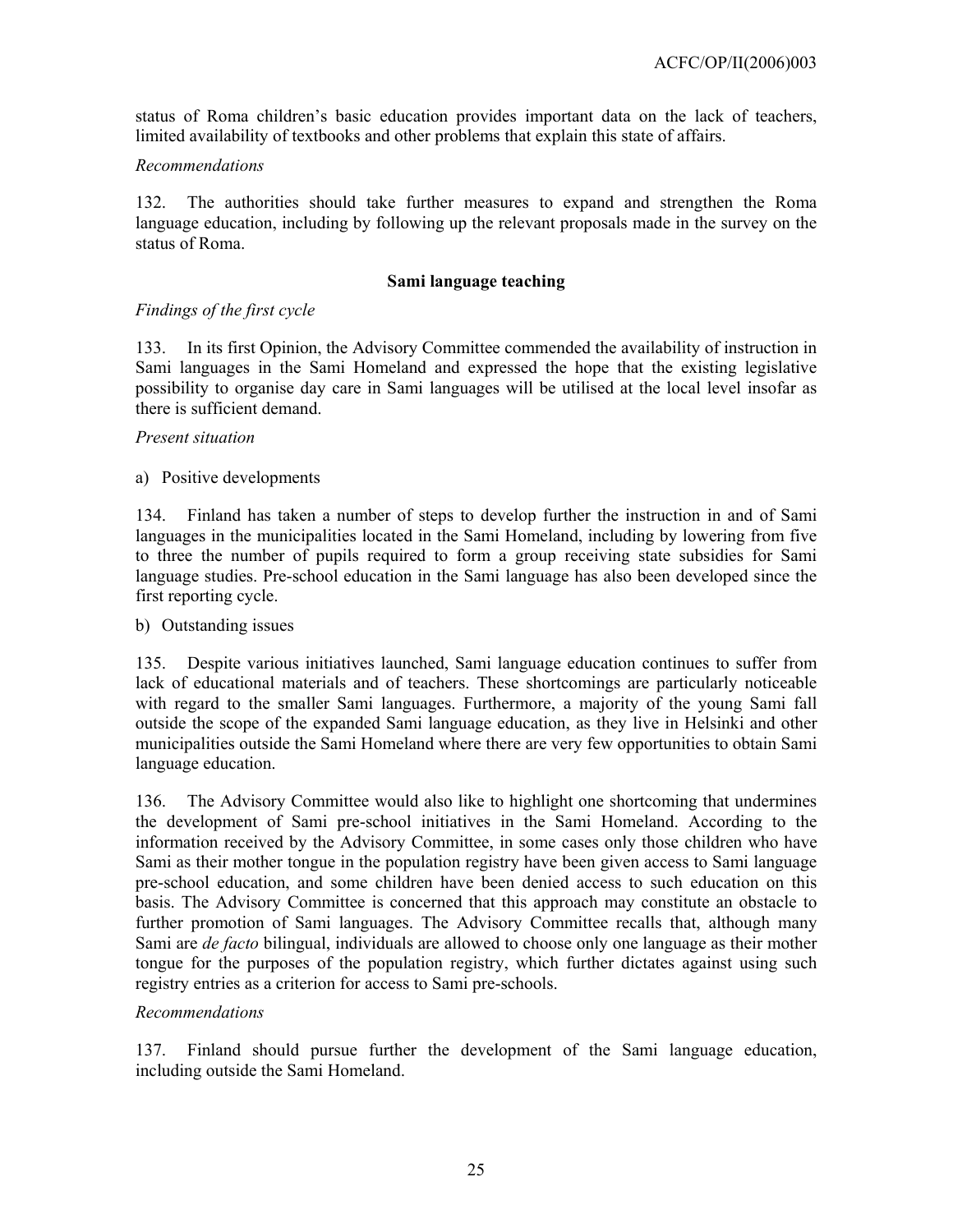## ACFC/OP/II(2006)003

138. Access to Sami language pre-school education should not be connected to the content of mother tongue entry in the population registry.

## **Finnish language teaching in the province of Åland**

### *Findings of the first cycle*

139. In its first Opinion, the Advisory Committee noted that in the province of Åland, the language of instruction in all schools maintained or subsidised through public funds is Swedish. While recognising the specific constitutional status of the province, the Advisory Committee considered that it would be useful to examine to what extent the current situation meets the demands of the Finnish-speaking population of the province.

### *Present situation*

### a) Positive developments

140. The Advisory Committee welcomes the fact that the authorities of the province of Åland have given thought to the educational situation of the Finnish-speaking population in the province and that they were prepared to have a dialogue on this and other issues with the representatives of the Advisory Committee.

### b) Outstanding issues

141. There have been calls by a number of parents for the introduction of a certain amount of instruction in the Finnish language in schools and pre-schools in Åland, but these proposals have not been supported by the authorities of Åland. According to the authorities of the province, the current situation -- which includes the possibility to study Finnish as the second "foreign" (*främmande*) language from the fifth grade and the availability of certain remedial education in which Finnish can also be used -- reflects the special status of Åland as a monolingual province. At the same time, the authorities note that the present legislation does not exclude the introduction of private educational initiatives in Finnish as long as no public funds are used for this purpose.

#### *Recommendations*

142. The Advisory Committee considers that further dialogue should be pursued on Finnish language education in Åland with a view to determining if and how the proposals for Finnish language instruction in pre-school and primary schools could be followed up, in the private or public sphere, in a manner that would not prejudice the status, protection and promotion of the Swedish language as the only official language of the province.

## **Article 15 of the Framework Convention**

#### **Roma participation**

## *Findings of the first cycle*

143. In its first Opinion, the Advisory Committee noted with concern the shortcomings that remain as concerns the effective participation of the Roma in social and economic life and the negative impact of these shortcomings on the social and economic living-conditions of this minority in general and Roma women in particular.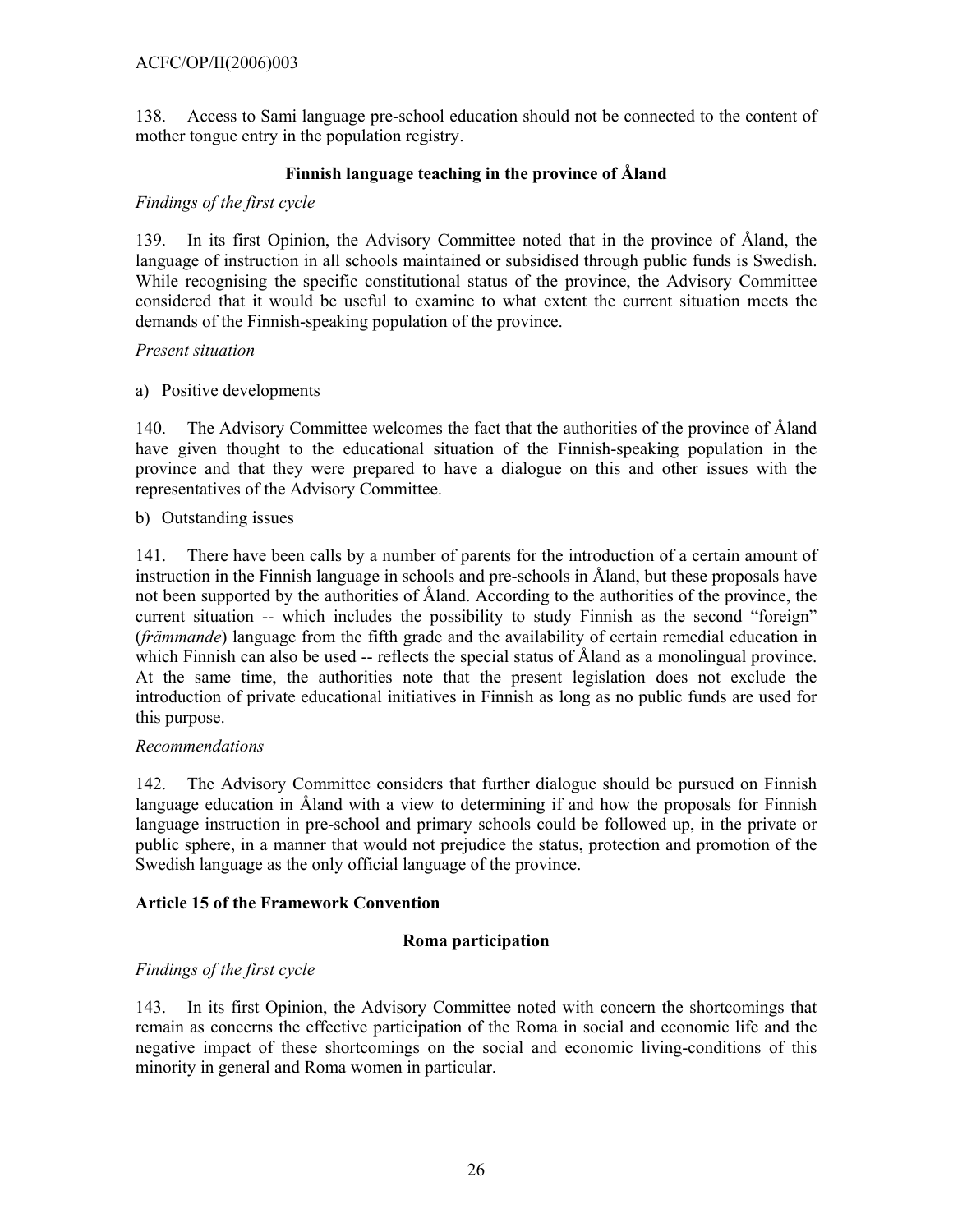# *Present situation*

## a) Positive developments

144. The Advisory Committee finds that Finland has continued to encourage improved participation of Roma at various levels. New initiatives in this area range from the permanent regional advisory boards for Roma affairs, established in 2004, to the Finnish proposal of establishing a European Roma and Travellers Forum, affiliated with the Council of Europe, which was inaugurated in Strasbourg in 2005.

# b) Outstanding issues

145. Despite various initiatives, there are still considerable shortcomings in the participation of Roma in social and economic life. In many cases problems are augmented by discriminatory attitudes amongst the population at large (see related comments under Article 4 and 6). In many areas, the evaluation is complicated by the lack of reliable statistical data on the situation and it appears that inter-linkages between various areas of concern are not always easy to detect as sectoral initiatives are pursued by various areas and levels of administration.

### *Recommendations*

146. The authorities should, together with Roma, draw up a comprehensive strategy on improving the situation of the Roma. Such a strategy should bring together various important initiatives that are carried out by different sectors and by different levels of administration, but it should also set clear targets and introduce methods for evaluating progress achieved.

## **Participation of Russian-speakers**

# *Findings of the first cycle*

147. In its first Opinion, the Advisory Committee encouraged Finland to consider the establishment of a specific consultative body for the issues concerning the Russian-speaking population in Finland.

## *Present situation*

a) Positive developments

148. The Advisory Committee welcomes the fact that an *ad hoc* working group set up by the Advisory Board for Ethnic Relations drew up a detailed report on the situation of the Russianspeakers in Finland in 2002. The report contains a range of valuable recommendations, including a proposal to set up a specific consultative body devoted to the issues of the Russianspeaking population. The Advisory Committee welcomes also other initiatives launched by the said Board to advance minority protection.

## b) Outstanding issues

149. The Advisory Committee regrets that the authorities have not supported the proposal for a consultation mechanism, which would complement the work already carried out by mechanisms devoted to the Sami and Roma. Representatives of the Russian-speaking minority have indicated to the Advisory Committee that the existing consultation mechanisms are not adequate to address their concerns, and they point out in this connection that the various specific findings of the above-mentioned *ad hoc* working group have not received sufficient attention by the authorities and others concerned. This concern appears justified, including in the light of the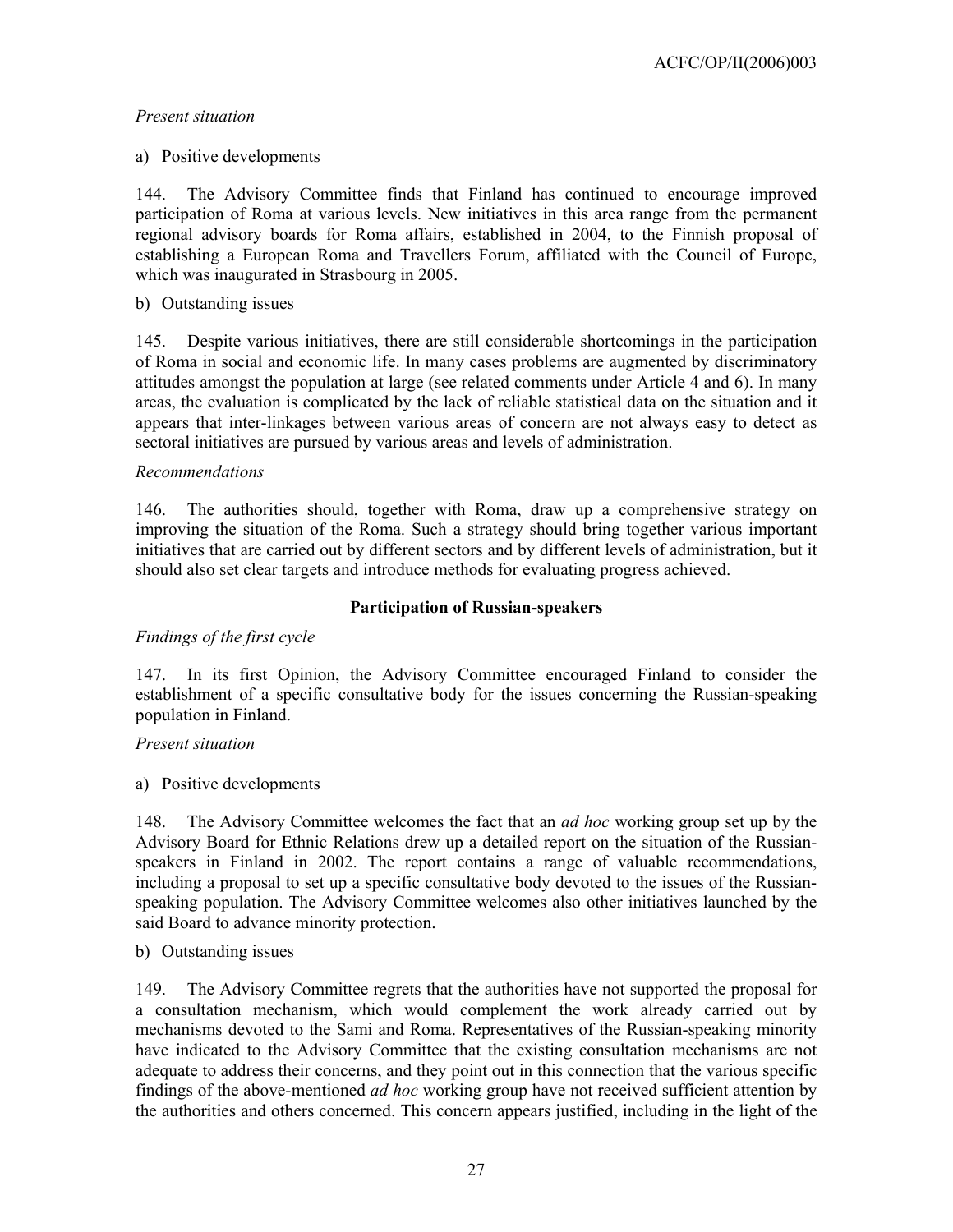information received from representatives of the Advisory Board for Ethnic Relations that the Board has no plans to follow up on the said report of the *ad hoc* working group.

150. The Advisory Committee has been informed that those Russian-speakers who have no proficiency in the national languages of Finland encounter specific challenges in their access to social and economic life due to linguistic obstacles, including in public service institutions. In this connection, the lack of a Russian-language version of certain key documentation of the Social Insurance Institution of Finland (KELA) has been highlighted as a particular concern.

# *Recommendations*

151. Finland should organize a thorough reflection on the findings of the *ad hoc* working group's report on the Russian-speaking population and devise an improved consultation mechanism to address issues concerning the Russian-speaking population.

152. Linguistic obstacles in the access of Russian-speakers to key public services need to be addressed by the authorities, including through provision of key documentation in Russian.

# **Role of the Sami Parliament**

# *Findings of the first cycle*

153. In its first Opinion, the Advisory Committee referred to the disputes over the scope of the authorities' obligation, resulting from Section 9 of the Act on the Sami Parliament, to negotiate with the Sami Parliament and encouraged Finland to consider whether procedural guidelines on the implementation of this obligation could be drafted.

# *Present situation*

# a) Positive developments

154. The Advisory Committee welcomes the fact that the obligation to consult the Sami Parliament has been inserted in certain sectoral legislation, including in the law on Public Broadcasting Company (see related comments under Article 9)

b) Outstanding issues

155. The central authorities consider that the implementation of the obligation to negotiate has been observed "rather well", and they do not see a need for particular instructions as proposed by the Advisory Committee. The Advisory Committee regrets this conclusion, especially since the representatives of the Sami Parliament, while noting that numerous documents and draft decisions are regularly sent to the Sami Parliament for comments, argue that the current practices rarely reflect the term "negotiation" and that the Parliament has often had only limited, if any, influence on the final outcome.

## *Recommendations*

156. The Advisory Committee repeats its recommendation for the development of the procedural guidelines on how the "negotiation" obligation should be implemented and calls on the authorities to ensure that negotiations with the Sami Parliament reflect the true meaning of the term, going beyond mere consultation, and ensure that the views of the Sami Parliament are fully taken into account in decision-making affecting the protection of the Sami.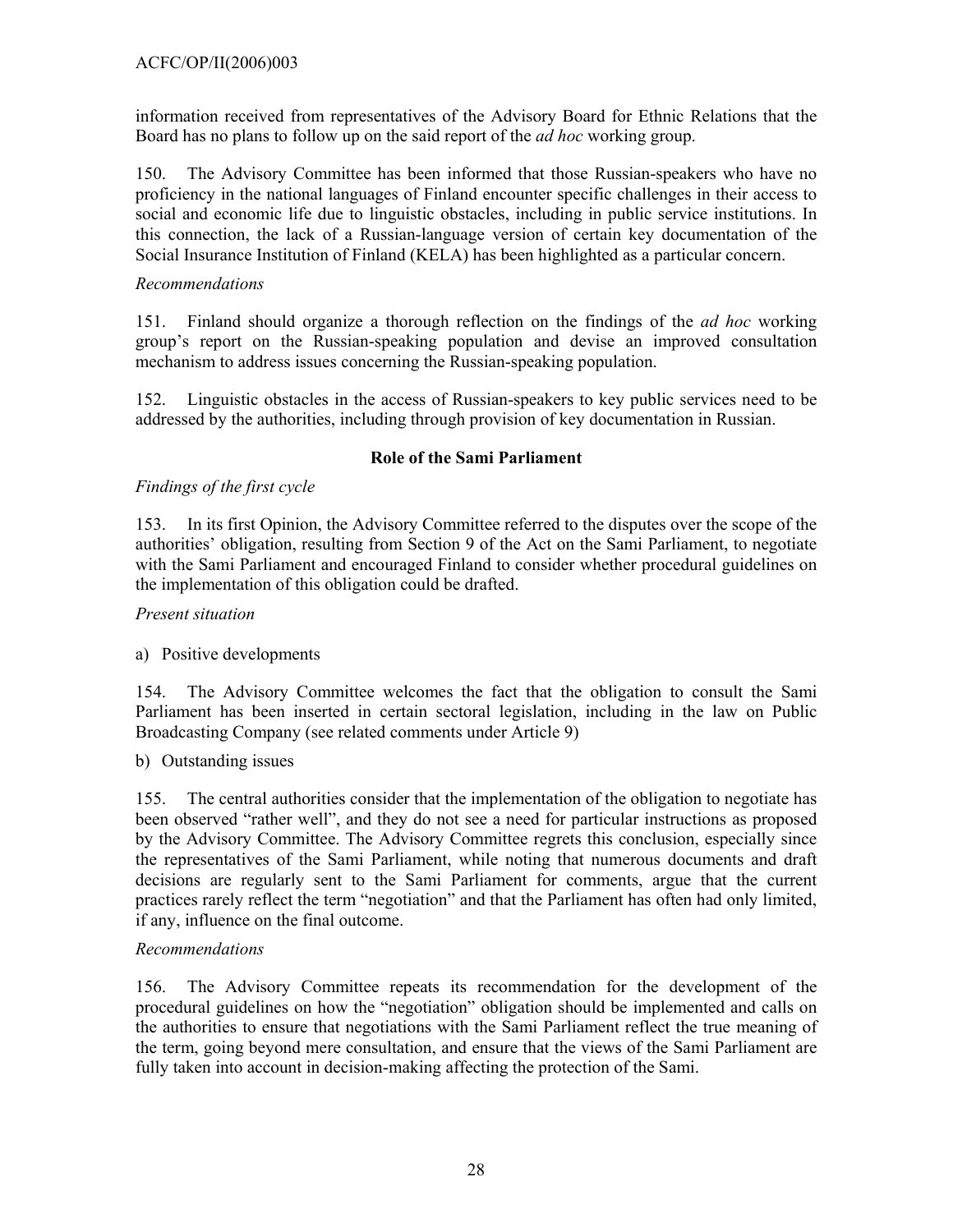# **General consultative structures**

## *Present situation*

157. The Advisory Committee welcomes the various initiatives that the Advisory Board for Ethnic Relations has carried out to advance minority protection. The mandate and the structure of the Board have recently been reformed, and in the present composition of the Board representatives of minorities and their associations have significantly less seats than was previously the case.

#### *Recommendations*

158. The authorities should ensure that representatives of national minorities have adequate influence in the work of the Advisory Board for Ethnic Relations, including by supporting their active input to the work of the said body.

### **Minorities' access to the Parliament**

### *Present situation*

159. The Advisory Committee welcomes the fact that the Swedish-speaking Finns have regularly been represented in the Parliament. However, persons belonging to numerically smaller minorities have not been successful in obtaining representation in the Parliament of Finland, and no particular measures are in place in order to facilitate their access. The Advisory Committee notes that there are certain ways to bring minority concerns indirectly to the attention of Parliament, including through the membership of a number of parliamentarians in the Advisory Board for Ethnic Relations and through certain reporting processes.

#### *Recommendations*

160. The Advisory Committee encourages Finland to consider how to improve access of persons belonging to national minorities to Parliament's decision-making processes, possibly by establishing regular channels of communication between minority representatives and the relevant Committees of the Parliament.

#### **Article 16 of the Framework Convention**

#### **Changes in administrative borders**

#### *Present situation*

161. The Advisory Committee notes that the authorities in Finland are considering mergers of various municipalities and other administrative changes that might have an impact on the proportion of persons belonging to national minorities in the administrative units concerned and thereby affect the fulfilment of State obligations concerning participation under Article 15 of the Framework Convention and other provisions of the Framework Convention.

#### *Recommendations*

162. The authorities should ensure that the linguistic composition of the administrative units and the possibilities of persons belonging to minorities to take part in the decision-making and access relevant services are taken into account in the planning and implementation of reforms affecting administrative borders.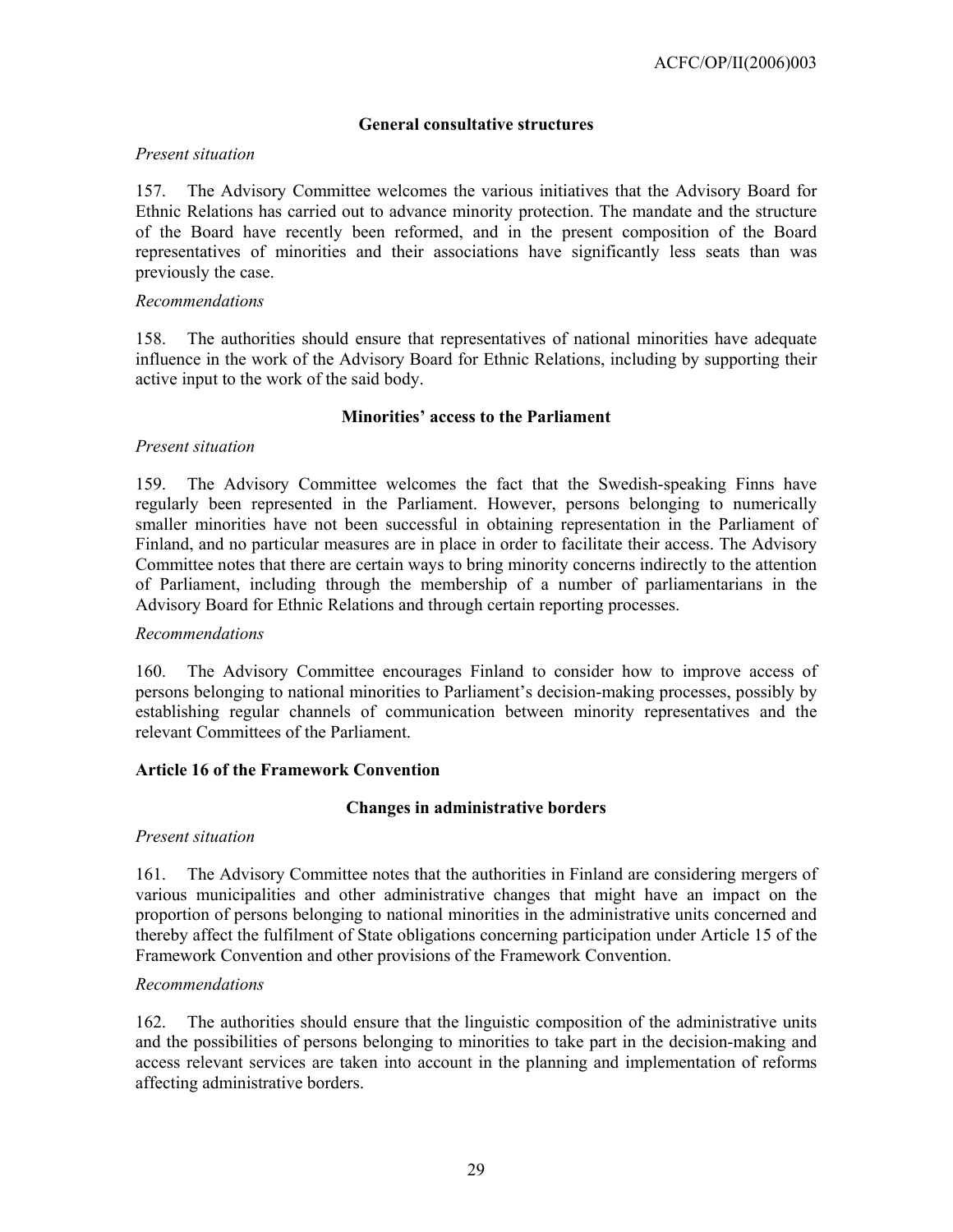### ACFC/OP/II(2006)003

### **Article 18 of the Framework Convention**

#### **Nordic Sami Convention**

#### *Present situation*

163. The Advisory Committee welcomes the extensive transfrontier co-operation on Sami issues and the process of preparing a Nordic Convention concerning the rights of the Sami people, a draft of which was completed by an expert group in November 2005.

#### *Recommendation*

164. The Advisory Committee encourages the authorities to pursue regional co-operation on Sami, including by completing the work on a Nordic Convention providing strong guarantees for the protection of the Sami as an indigenous people.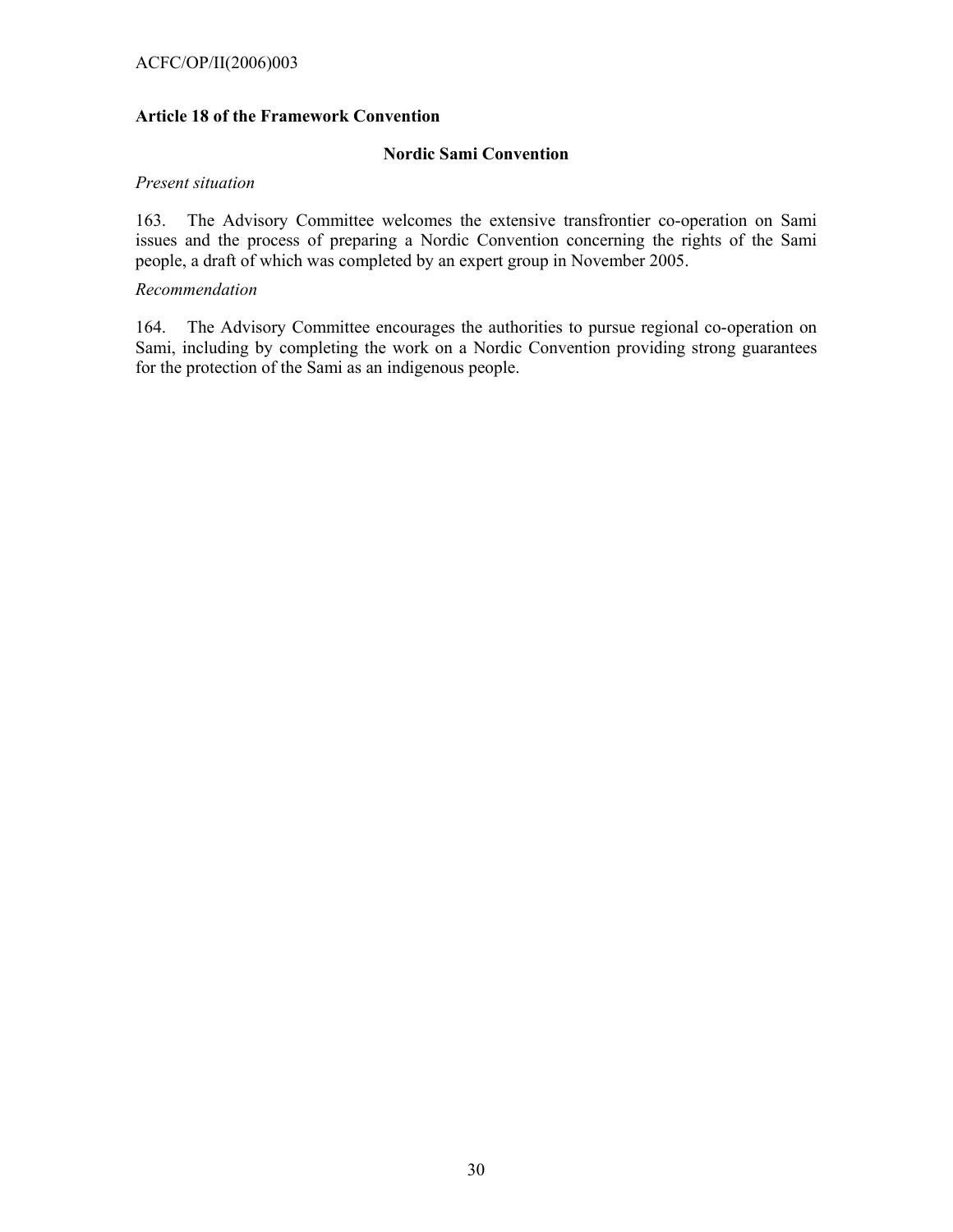# **III. CONCLUDING REMARKS**

165. The Advisory Committee considers that the present concluding remarks could serve as a basis for the conclusions and recommendations to be adopted by the Committee of Ministers with respect to Finland

## **Positive developments**

166. Finland has continued to take various commendable measures to implement the Framework Convention. Important legislative developments include the adoption of the new Language Act and of the Sami Language Act, which contain significant guarantees for the protection and promotion, respectively, of the Swedish and Sami languages.

167. The development of new anti-discrimination legislation, coupled with increased monitoring and awareness-raising in this field, is also to be welcomed. The establishment of he Office of the Ombudsman for Minorities is another significant step that has already contributed to the protection of minorities in Finland. New measures have been taken to promote integration, taking into account the growing diversity of the Finnish society.

168. Finland has expanded further its consultative structures designed to address concerns of national minorities, including by setting up permanent regional advisory boards for Roma affairs. Valuable initiatives have also been started to address the specific challenges faced by the Russian-speaking population in Finland.

169. There is a growing recognition of the importance of various aspects of the Sami culture in Finland and welcome steps have been taken to strengthen Sami language education in the Sami Homeland. New important developments concerning Sami are under way, including the drafting of a Nordic Sami Convention.

170. Radio programmes in minority languages, while limited in their scope, have become important tools in the promotion and protection of minority cultures.

## **Issues of concern**

171. A range of initiatives have been launched to improve inter-ethnic dialogue, but there are still signs of negative attitudes amongst segments of the majority population towards minorities, including disconcerting reports about manifestations of intolerance in Finnish schools as well as on Internet.

172. Disputes over the ownership and use of land in the Sami Homeland have become increasingly acute as the delays in finding solutions to the open issues have continued.

173. The authorities' efforts to support minority language print media, including in the Sami languages, have limited scope and do not sufficiently meet the needs expressed. There also remains a need to develop further the minority language public service broadcasting in order to accommodate the existing demand*, inter alia,* for children's programmes in the Sami languages.

174. There are capacity problems and other shortcomings in the implementation of the new language laws covering Swedish and Sami in certain key sectors such as the judiciary. Russianspeakers report linguistic obstacles affecting their access to social services.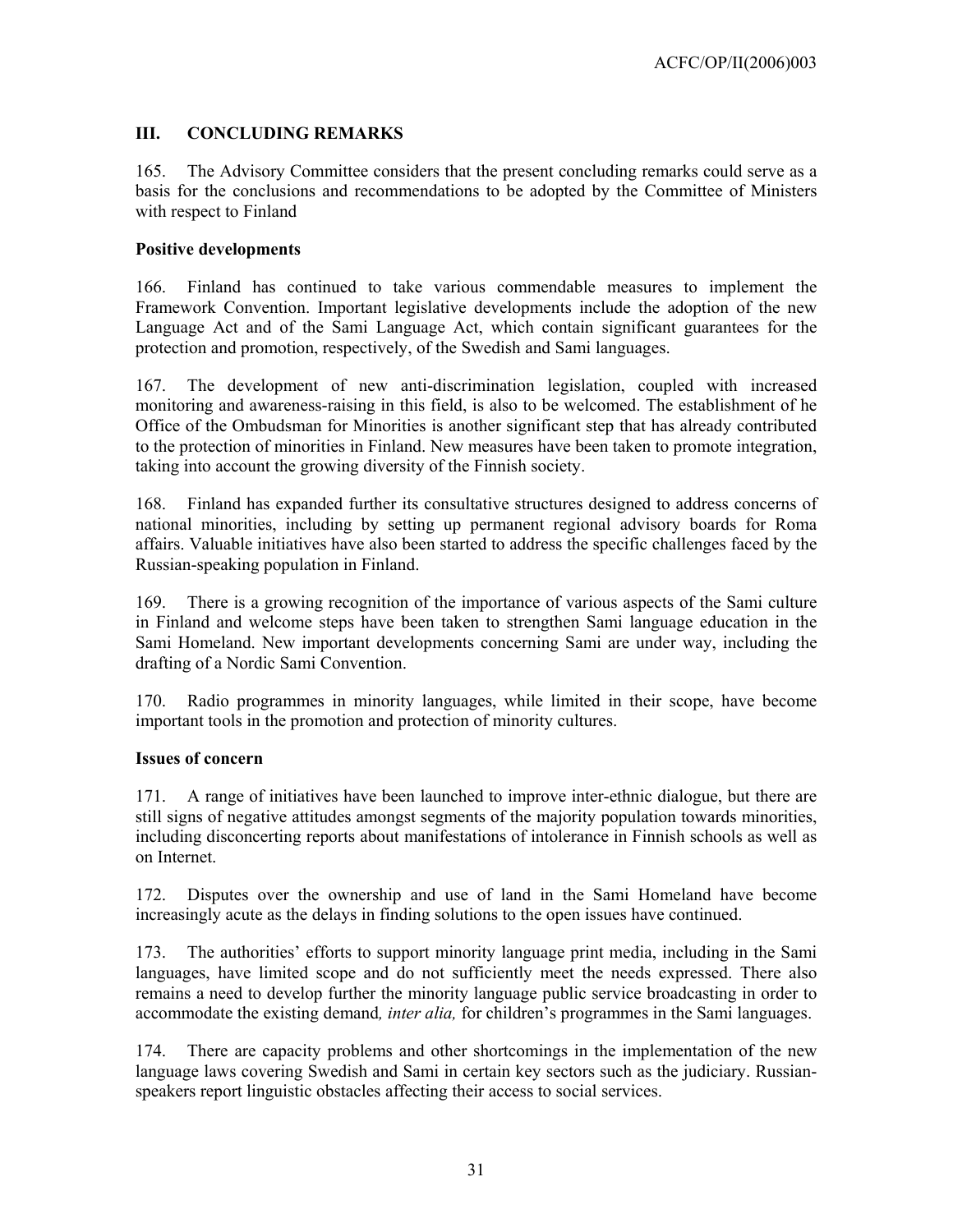175. Despite some positive initiatives, the availability of education in Russian is limited. This is also the case as regards Sami language education outside the Sami Homeland. For Roma pupils, the limited scope of Roma language education is coupled with other problems, such as their disproportionate presence in special education.

176. The present participation and consultation arrangements on minority issues need to be developed further, for example, as regards the allocation of cultural support for minority organisations. Proposals to introduce a specific consultation structure for the Russian-speaking population have not been endorsed by the authorities. The Sami Parliament, while frequently consulted, is not satisfied with the way the authorities implement the negotiation obligation.

177. Despite improved legislative guarantees against discrimination, there are still various shortcomings and practical problems in this domain, including persisting incidents of discrimination of Roma and persons belonging to other minorities in various spheres, including in the provision of services.

178. A number of questions that have been raised concerning the personal scope of application of the Framework Convention in Finland would benefit from increased dialogue between the authorities and representatives of the groups concerned.

## **Recommendations**

In addition to the measures to be taken to implement the detailed recommendations contained in sections I and II of the Advisory Committee's Opinion, the authorities are invited to take the following measures to improve further the implementation of the Framework Convention:

- Address shortcomings encountered in the implementation of the new language laws, which pertain to the Swedish and Sami languages. Take into account the language situation of the Russian-speakers in the provision of public services.

Take rapid measures to address disputes over the ownership and use of land in the Sami Homeland, through negotiation with the Sami Parliament and others concerned.

- Encourage further development of minority language media and review the current subsidy system with a view to ensuring that it takes into account the specific situation of minority language print media.

Expand the availability of minority language education -- including Russian, Roma as well as the Sami languages outside the Sami Homeland -- and step up efforts to address various problems faced by Roma in the educational system.

Improve further the participation and consultation arrangements on minority issues, including with regard to the Russian-speaking population.

Improve minority participation in the allocation of cultural support for minority organisations.

Ensure that the authorities' legal obligation to negotiate with the Sami Parliament is strictly honoured in the relevant questions.

Reinforce action against incidents of discrimination and manifestations of intolerance, including in schools, and counter these phenomena with the tools available.